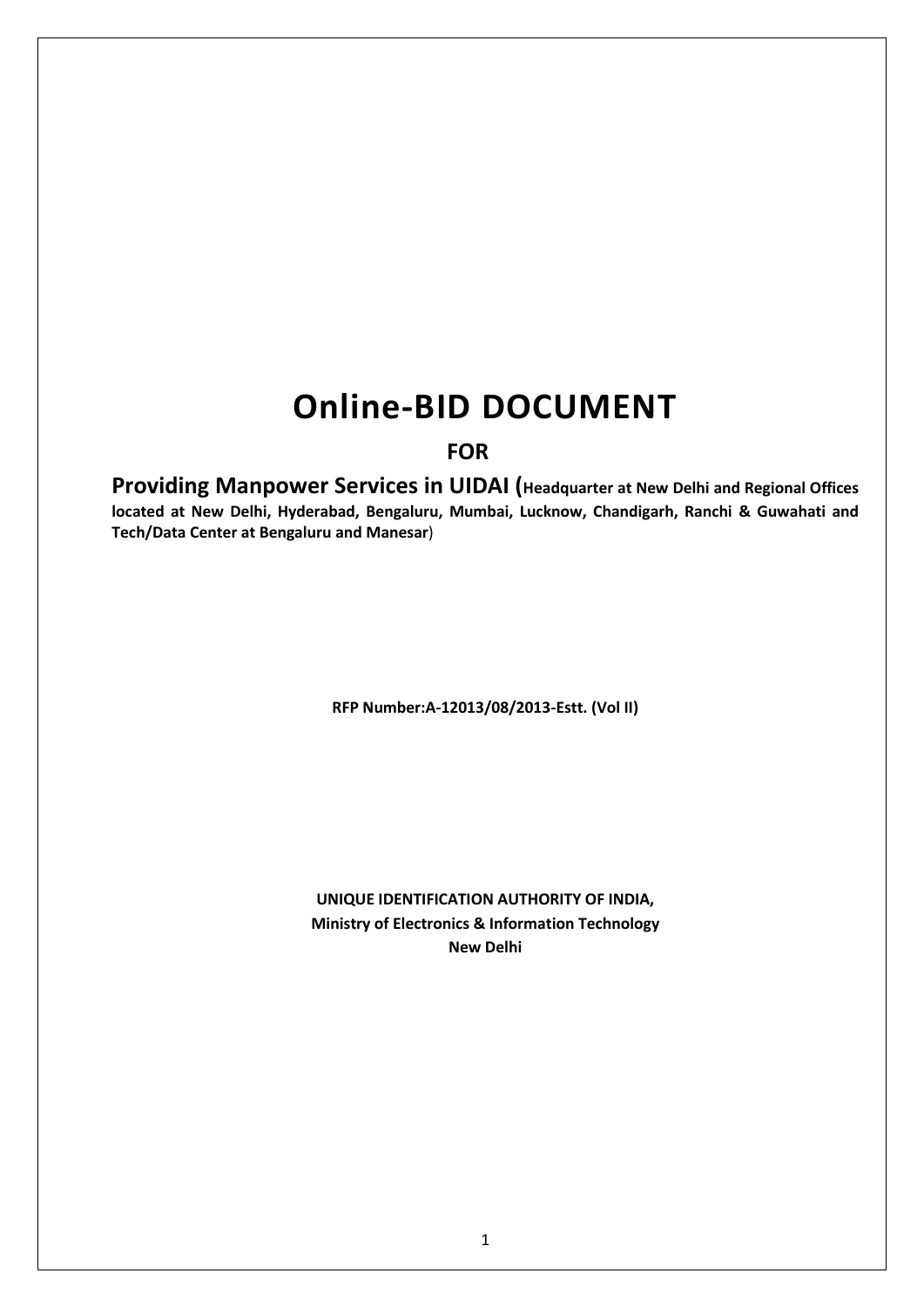# <span id="page-1-0"></span>**CHECK LIST**

# **Check List of documents/supporting documents to be enclosed with the Bid**

| S.     | <b>Pre-Qualification Condition</b>                                                                                                                                                                      | Whether        |
|--------|---------------------------------------------------------------------------------------------------------------------------------------------------------------------------------------------------------|----------------|
| No.    |                                                                                                                                                                                                         | Enclosed (Y/N) |
| (i)    | Registration Certificate under Companies Act;                                                                                                                                                           |                |
| (ii)   | Self Attested copy of the registration certificate of offices in Delhi/NCR                                                                                                                              |                |
| (iii)  | Self Attested Copies of certificate/documents giving evidence for<br>providing manpower at New Delhi, Hyderabad, Bengaluru, Mumbai,<br>Lucknow, Chandigarh, Ranchi, Guwahati and Manesar                |                |
| (iv)   | Registration Certificate under Contract Labour (Regulation & Abolition)<br>Act, 1972;                                                                                                                   |                |
| (v)    | Self Attested Copy of PAN card of the Agency (not of the individual);                                                                                                                                   |                |
| (vi)   | Self Attested Copy of the IT return filed for the last three financial years<br>by the Agencies (not by the individual);                                                                                |                |
| (vii)  | Self Attested Copy of EPF registration certificates                                                                                                                                                     |                |
| (viii) | Self Attested Copy of ESI registration certificates;                                                                                                                                                    |                |
| (ix)   | Self Attested Copy of the Service Tax registration certificate;                                                                                                                                         |                |
| (x)    | Self Attested Copies of contracts awarded by the Central Government/<br>State Government/ PSUs/ Bank/reputed private firms                                                                              |                |
| (xi)   | Certified copy of bank A/c for the last three years issued by the bank                                                                                                                                  |                |
| (xii)  | Copy of the Turnover statement of last three years duly certified by CS                                                                                                                                 |                |
| (xiii) | Undertaking/certificate to the effect that it has not been blacklisted/no<br>criminal cases pending against the entity by any Central or State PSU/<br>body / institution / corporation / establishment |                |
| (xiv)  | Completely Filled Proforma for Technical Bid                                                                                                                                                            |                |
| (xv)   | Declaration in the end of the document                                                                                                                                                                  |                |

# **Check List of Annexure / Appendix to be enclosed in the Commercial Bid**

| S.   | <b>Description</b>                               | <b>Whether Enclosed</b> |
|------|--------------------------------------------------|-------------------------|
| No.  |                                                  | (Y/N)                   |
|      | Signed and scanned copy of Bid Particulars       |                         |
| (ii) | Signed and scanned copy of Commercial Bid Letter |                         |

# <span id="page-1-1"></span>**Price Bid:**

Schedule of price bid in the form of BOQ\_Manpower.xls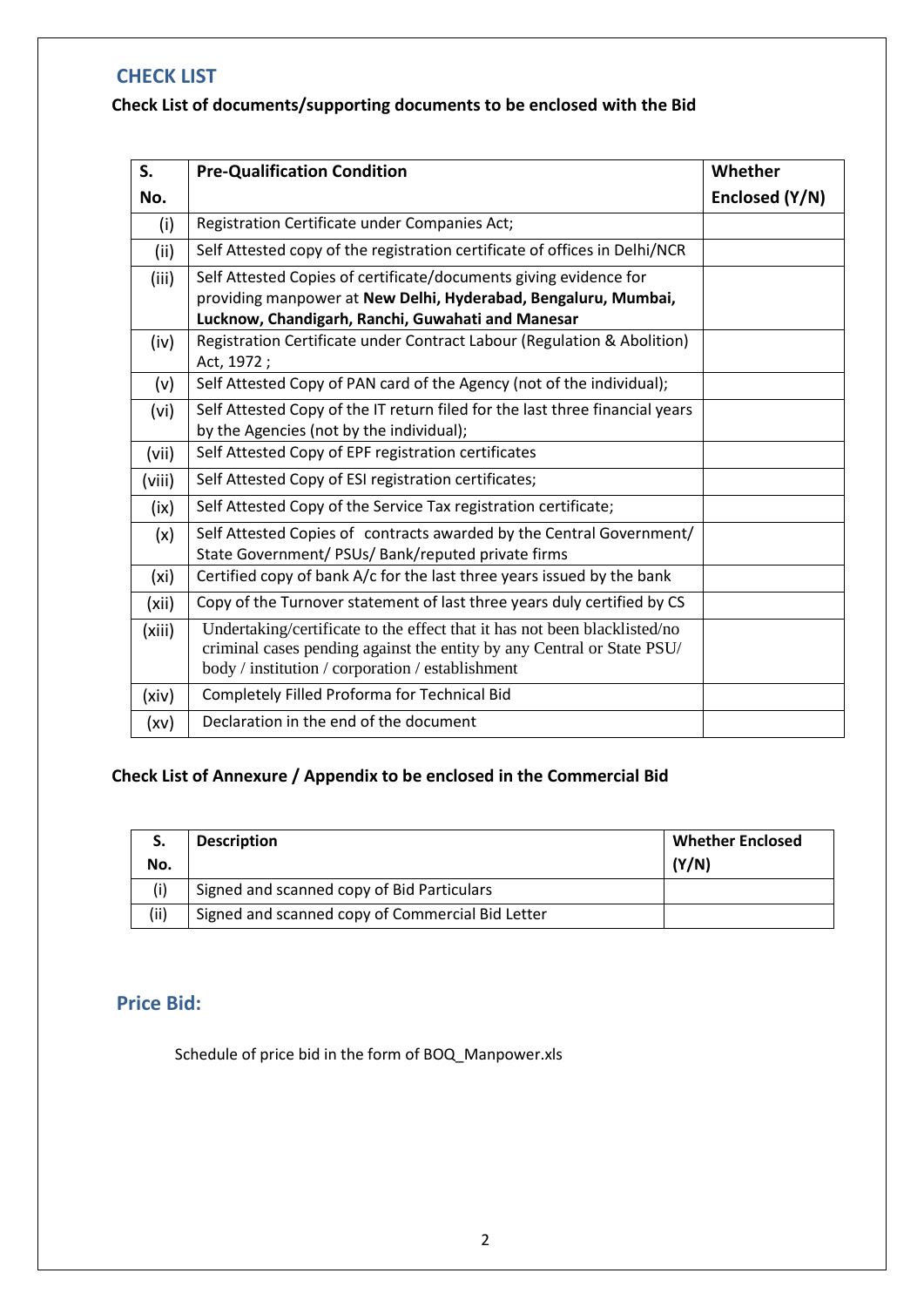# **Table of Contents**

<span id="page-2-0"></span>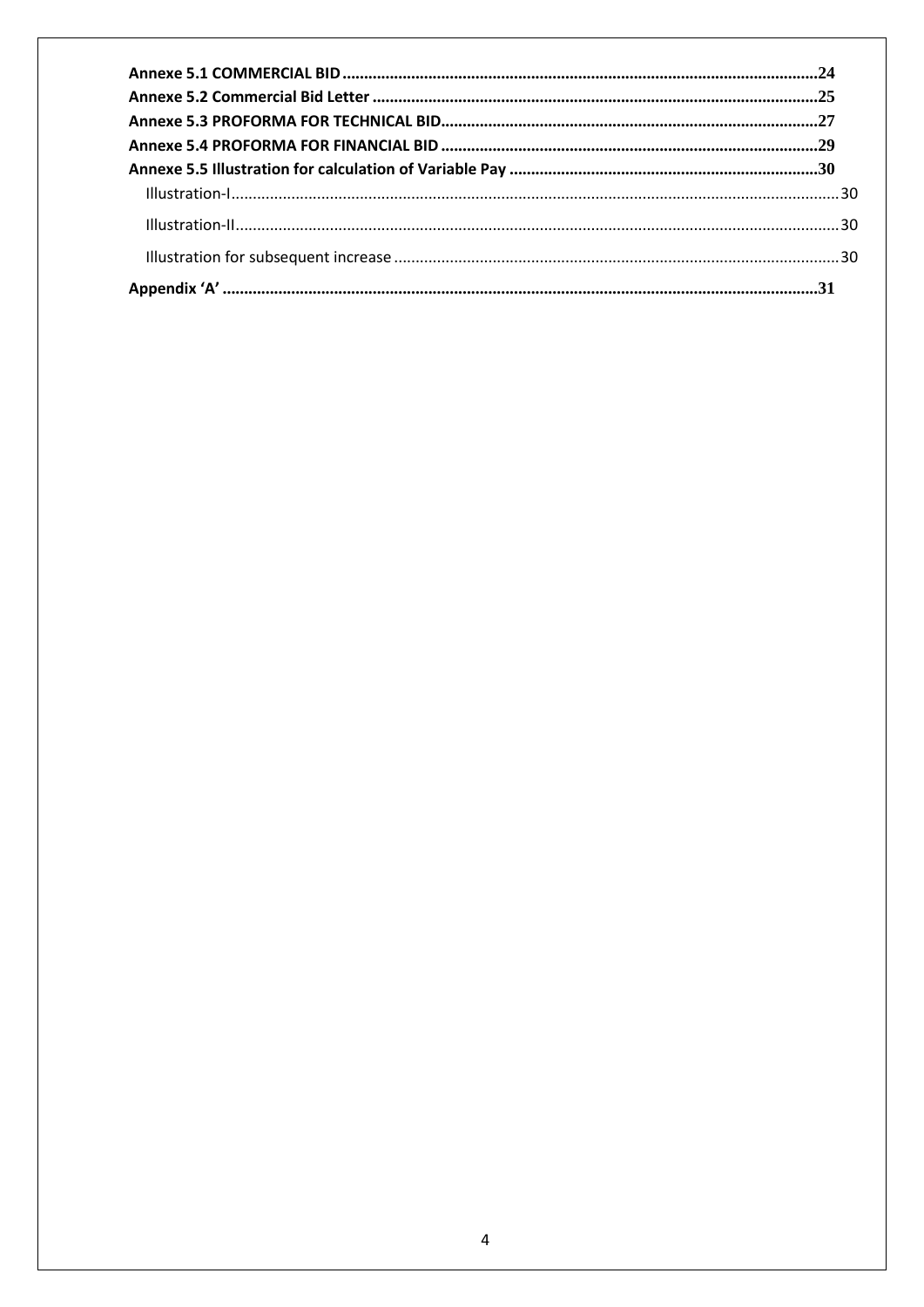# <span id="page-4-0"></span>**SECTION I – Invitation to Bid**

This invitation to online bid is for "Providing Manpower Services in UIDAI (Headquarters at Delhi and Regional Offices located at Delhi, Hyderabad, Bengaluru, Mumbai, Lucknow, Chandigarh, Ranchi & Guwahati and Tech/Data Center at Bengaluru and Manesar.)"

1. Bidders are advised to study the Bid document carefully. Online Submission of bids shall be deemed to have been done after careful study and examination of the bid document with full understanding of its implications. Bid offers prepared in accordance with the procedures enumerated in **Section II** should be submitted online only CPPP website:<https://eprocure.gov.in/eprocure/app> not later than the date and time laid down at the address given in the **Schedule for Invitation to Bid under Clause 9.** Tenderer/Contractor is advised to follow the instructions provided in the 'Instructions to the Contractors/Tenderer for the e-submission of the bids online through the Central Public Procurement Portal for e Procurement at<https://eprocure.gov.in/eprocure/app>'. Bid documents may be scanned with **100 dpi with black and white option** which helps in reducing size of the scanned document.

#### **Manual bids shall not be accepted.**

- 2. Not more than one tender shall be submitted by one bidder or bidders having business relationship. Under no circumstance will father and his son(s) or other close relations who have business relationship with one another (i.e when one or more partner(s)/director(s) are common) be allowed to tender for the same contract as separate competitors. A breach of this condition will render the tenders of both parities liable to rejection.
- 3. Bidder who downloaded the tender from the UIDAI website "www.uidai.gov.in" or Central Public Procurement Portal (CPPP) website "<https://eprocure.gov.in/eprocure/app>" shall not tamper/modify the tender form including downloaded price bid template in any manner. In case if the same is found to be tempered/modified in any manner, tender will be completely rejected and EMD would be forfeited and tendered is liable to be banned from doing business with UIDAI.
- 4. Intending bidders are advised to visit again UIDAI website "www.uidai.gov.in" and CPPP website "https://eprocure.gov.in/eprocure/app", at least 3 days prior to closing date of submission of tender for any corrigendum / addendum/ amendment.
- 5. The Hard Copy of original instruments in respect of cost of tender document, earnest money, original copy of affidavits, and credit facility certificate must be delivered to the address as mentioned in the Clause 9 of the Section I on or before bid opening date/time as mentioned in Critical Date Sheet. Bidder shall likely to be liable for legal action for non-submission of original payment instrument like DD etc., against the submitted bid. The Demand Draft attached/submitted for tender fee shall be non refundable.
- 6. The bid shall be accepted under Two Bid System.

The bid shall be submitted online in two Packets separately viz,

- Part I –Tender Fee + EMD + Documents as per check list
- Part II Schedule of price bid in the form of BOQ\_Manpower.xls

All the pages of bid being submitted must be signed and sequentially numbered by the bidder irrespective of nature of content of the documents before uploading. All the files to be submitted should be in **.PDF format except for the BOQ\_Manpower which should be .xls format**.

7. The Earnest Money Deposit (EMD)/Bid Security Amount **Rs.40,00,000/- (Rupees Forty lakh only), refundable (without interest), should be necessarily accompanied with the Technical** Bid of the agency in the form of Demand Draft / Pay Order drawn in favor of "Unique Identification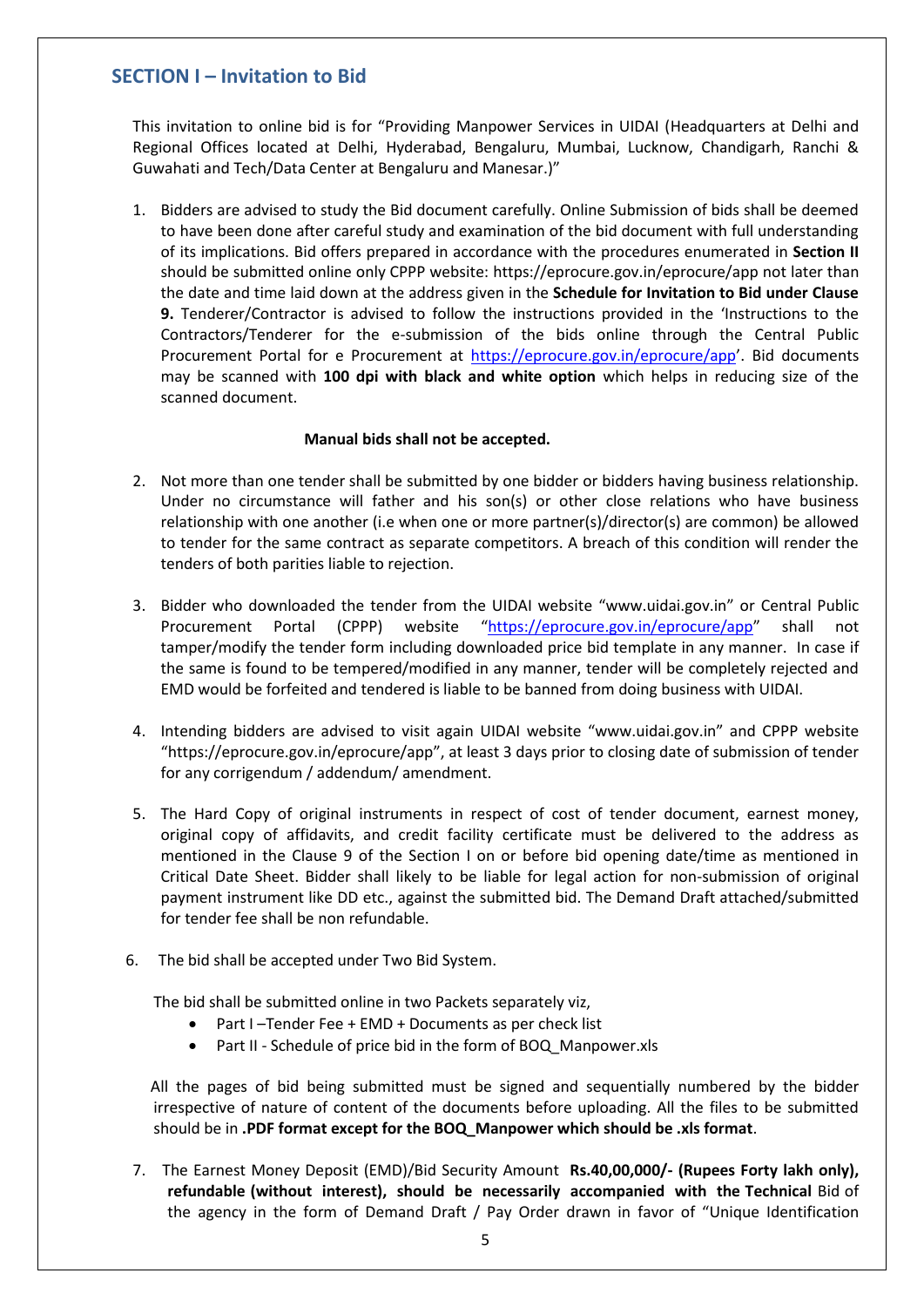Authority of India" and payable at New Delhi shall be **valid for 45 days beyond the validity of the Bid** failing which the tender shall be rejected summarily.

- 8. Bids will be opened as per date/time as mentioned in Critical Date Sheet. After online opening of Technical-Bid the results of their qualification as well Price-Bid opening will be intimated later.
- 9. The Technical bid shall be opened on the scheduled date and time as mentioned in the Critical Date Sheet in the conference room of office of **UIDAI, Third Floor, Tower II, Jeevan Bharati Building, Connaught Circus, New Delhi 110001**, in the presence of the representatives of the Agency, if any, who wish to be present at the time of opening the tender.
- 10. The Financial Bid of only those bidders will be opened who are found technically qualified in terms of the conditions laid down in para 10 Section II of the RFP The scheduled time and venue etc. of opening of Financial Bids will be communicated to technically qualified firms in due course.
- 11. Each page of the tender should be signed by the bidder or by his authorized signatories with seal of the agency.
- 12. It is to be ensured that the complete information as required by this office may be furnished by the bidders in the prescribed format. Formats submitted with incomplete information and not conforming to the requirements are liable to be rejected.
- 13. The UIDAI reserves the right to cancel all bids without assigning any reason.
- 14. Conditional bids shall not be considered and will be out rightly rejected in very first instance.
- 15. The Bid Document is not transferable.
- 16. The bid shall remain valid for a period of 180 days
- 17. The Bidder is required to pay **Rs. 1,000/- (Rupees One Thousand Only)** towards Bid Document Fee, at the time of submission of Bids, in the form of a Bank Demand Draft **failing which the Bids submitted by the Bidder shall not be entertained and shall be summarily rejected.** The Bank Demand Draft should be drawn on a Scheduled Bank in favor of "**Unique Identification Authority of India"** and payable at **New Delhi. The Bid Document Fee is non-refundable.**

**Note: The Purchaser shall not be responsible for non-receipt / non-delivery of the Bid documents due to any reason whatsoever.**

#### <span id="page-5-0"></span>**Schedule for Invitation to Bid**

- a) Name of the Purchaser:
	- The Chief Executive Officer, Unique Identification Authority of India, Ministry of Electronics & Information Technology, 3<sup>rd</sup> Floor, Tower-II, Jeevan Bharati Building, Connaught Circus, New Delhi – 110001.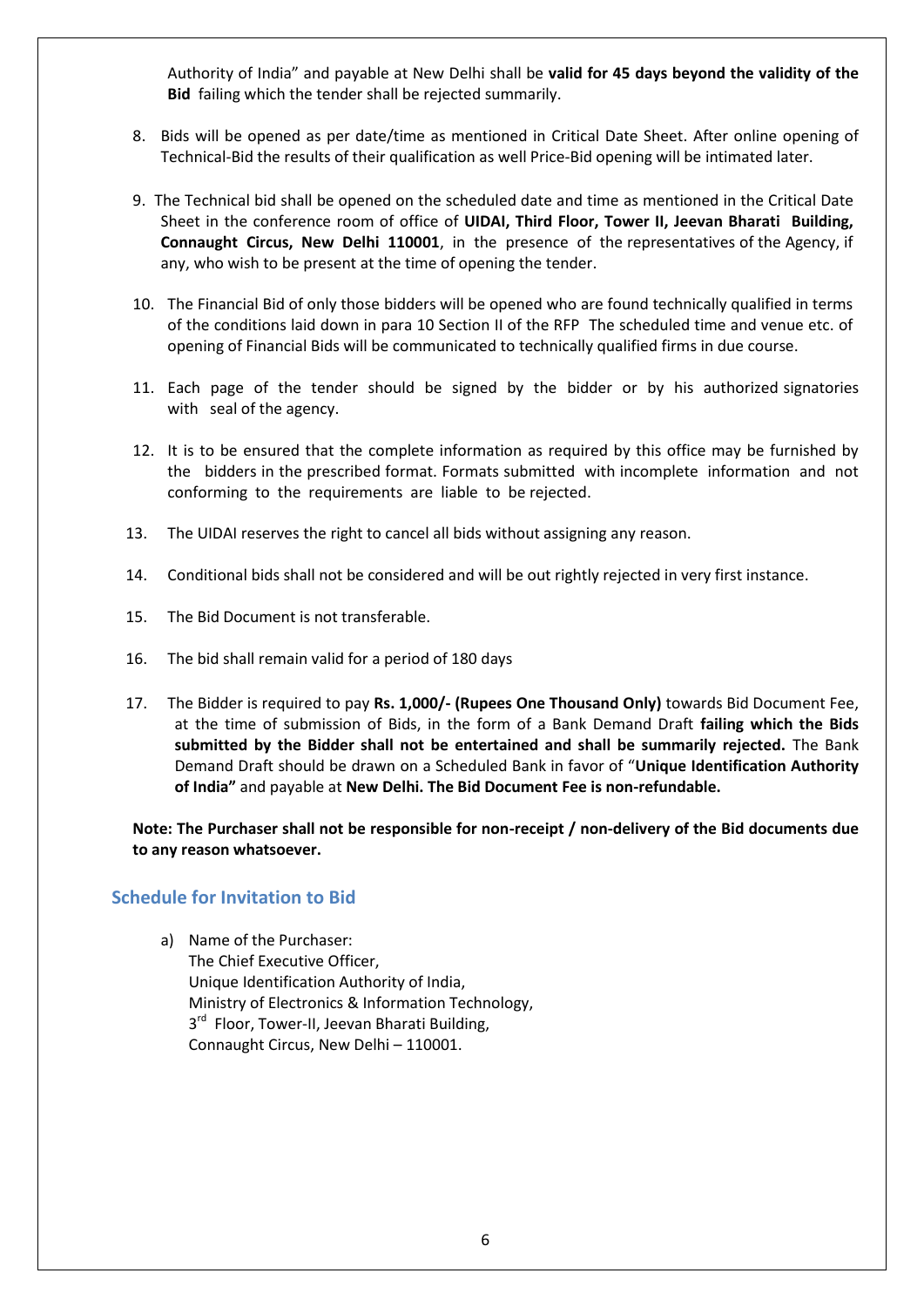b) Name of the contact person for any clarification:

The Assistant Director General (Establishment) Unique Identification Authority of India (UIDAI), Ministry of Electronics & Information Technology, 2<sup>nd</sup> Floor, Tower-I, Jeevan Bharati Building, Connaught Circus, New Delhi – 110001 E-mail –sureshdutt@uidai.gov.in

#### **Important Dates:**

The following table provides information regarding the important dates of the Bid process for this Bid:

| $1st$ June 2017                     |
|-------------------------------------|
| $6th$ June 2017 at 11 am            |
| $7th$ June 2017                     |
| 14 <sup>th</sup> June 2017          |
| 16 <sup>th</sup> June 2017 at 10 am |
| $27th$ June 2017 at 3 pm            |
| $28th$ June 2017 at 3 pm            |
|                                     |

#### **CRITICAL DATE SHEET**

### <span id="page-6-0"></span>**Procedure for Submission of Online Bids on CPP Portal**

The bidders are required to submit soft copies of their bids electronically on the CPP Portal, using valid Digital Signature Certificates. The instructions given below are meant to assist the bidders in registering on the CPP Portal, prepare their bids in accordance with the requirements and submitting their bids online on the CPP Portal.

More information useful for submitting online bids on the CPP Portal may be obtained at: https://eprocure.gov.in/eprocure/app.

#### **1. Registration**

- a) Bidders are required to enroll on the e-Procurement module of the Central Public Procurement Portal (URL: https://eprocure.gov.in/eprocure/app) by clicking on the link "Online bidder Enrollment" on the CPP Portal which is free of charge.
- b) As part of the enrolment process, the bidders will be required to choose a unique username and assign a password for their accounts.
- c) Bidders are advised to register their valid email address and mobile numbers as part of the registration process. These would be used for any communication from the CPP Portal.
- d) Upon enrolment, the bidders will be required to register their valid Digital Signature Certificate (Class II or Class III Certificates with signing key usage) issued by any Certifying Authority recognized by CCA India (e.g. Sify / TCS / nCode / eMudhra etc.), with their profile.
- e) Only one valid DSC should be registered by a bidder. Please note that the bidders are responsible to ensure that they do not lend their DSC's to others which may lead to misuse.
- f) Bidder then logs in to the site through the secured log-in by entering their user ID / password and the password of the DSC / e-Token.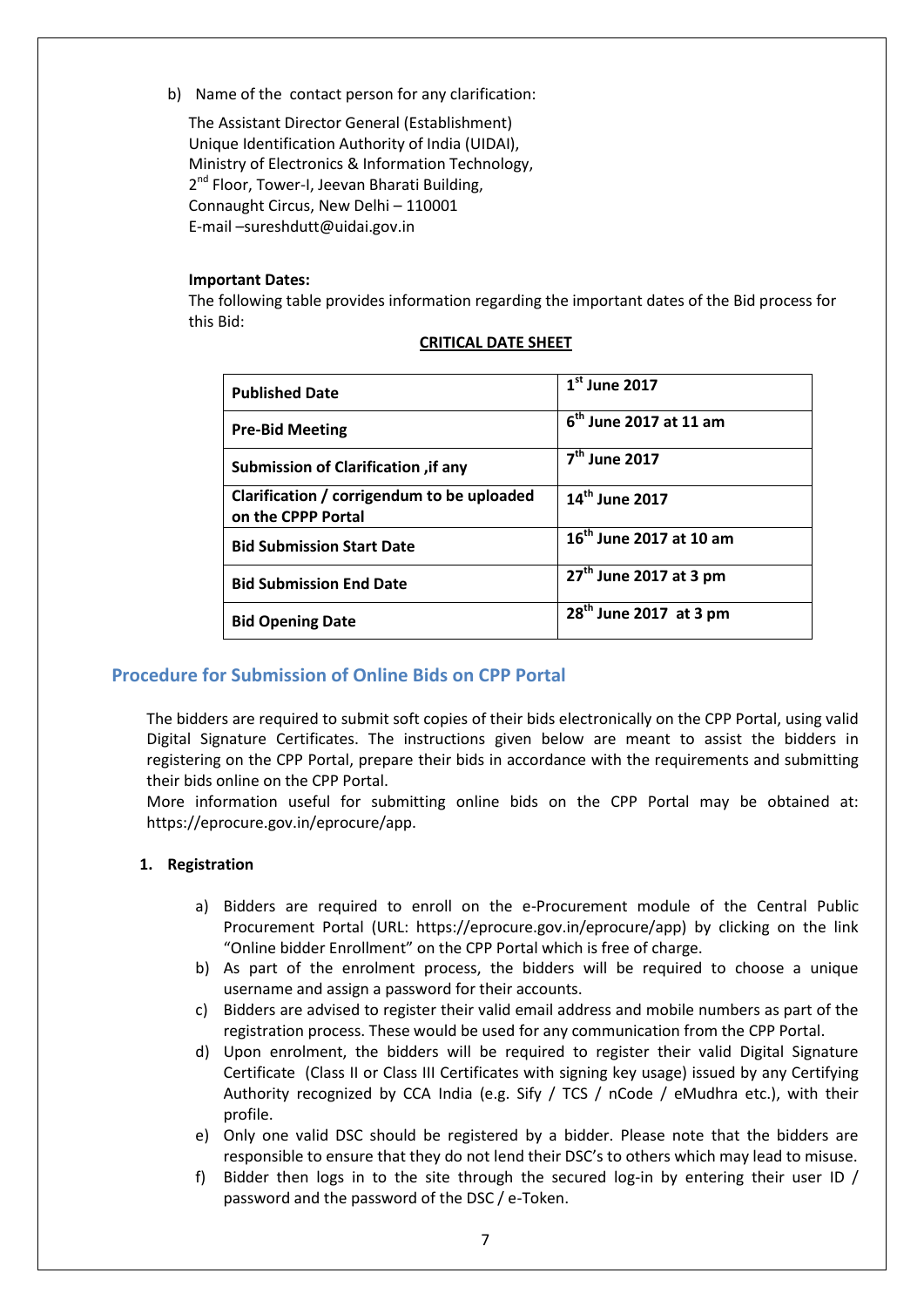#### **2. Searching for tender documents**

- a) There are various search options built in the CPP Portal, to facilitate bidders to search active tenders by several parameters. These parameters could include Tender ID, Organization Name, Location, Date, Value, etc. There is also an option of advanced search for tenders, wherein the bidders may combine a number of search parameters such as Organization Name, Form of Contract, Location, Date, Other keywords etc. to search for a tender published on the CPP Portal.
- b) Once the bidders have selected the tenders they are interested in, they may download the required documents / tender schedules. These tenders can be moved to the respective 'My Tenders' folder. This would enable the CPP Portal to intimate the bidders through SMS / email in case there is any corrigendum issued to the tender document.
- c) The bidder should make a note of the unique Tender ID assigned to each tender, in case they want to obtain any clarification / help from the Helpdesk.

#### **3. Preparation of bids**

- a) Bidder should take into account any corrigendum published on the tender document before submitting their bids.
- b) Please go through the tender advertisement and the tender document carefully to understand the documents required to be submitted as part of the bid. Please note the number of covers in which the bid documents have to be submitted, the number of documents - including the names and content of each of the document that need to be submitted. Any deviations from these may lead to rejection of the bid.
- c) Bidder, in advance, should get ready the bid documents to be submitted as indicated in the tender document / schedule and generally, they can be in PDF / XLS / RAR / DWF/JPG formats. Bid documents may be scanned with 100 dpi with black and white option which helps in reducing size of the scanned document.
- d) To avoid the time and effort required in uploading the same set of standard documents which are required to be submitted as a part of every bid, a provision of uploading such standard documents (e.g. PAN card copy, annual reports, auditor certificates etc.) has been provided to the bidders. Bidders can use "My Space" or ''Other Important Documents'' area available to them to upload such documents. These documents may be directly submitted from the "My Space" area while submitting a bid, and need not be uploaded again and again. This will lead to a reduction in the time required for bid submission process.

#### **4. Submission of bids**

- a) Bidder should log into the site well in advance for bid submission so that they can upload the bid in time i.e. on or before the bid submission time. Bidder will be responsible for any delay due to other issues.
- b) The bidder has to **digitally sign** and upload the required bid documents one by one as indicated in the tender document.
- c) Bidder has to select the payment option as "offline" to pay the tender fee / EMD as applicable and enter details of the instrument.
- d) Bidder should prepare the EMD as per the instructions specified in the tender document. The original should be posted/couriered/given in person to the concerned official, latest by the last date of bid submission or as specified in the tender documents. The details of the DD/any other accepted instrument, physically sent, should tally with the details available in the scanned copy and the data entered during bid submission time. Otherwise the uploaded bid will be rejected.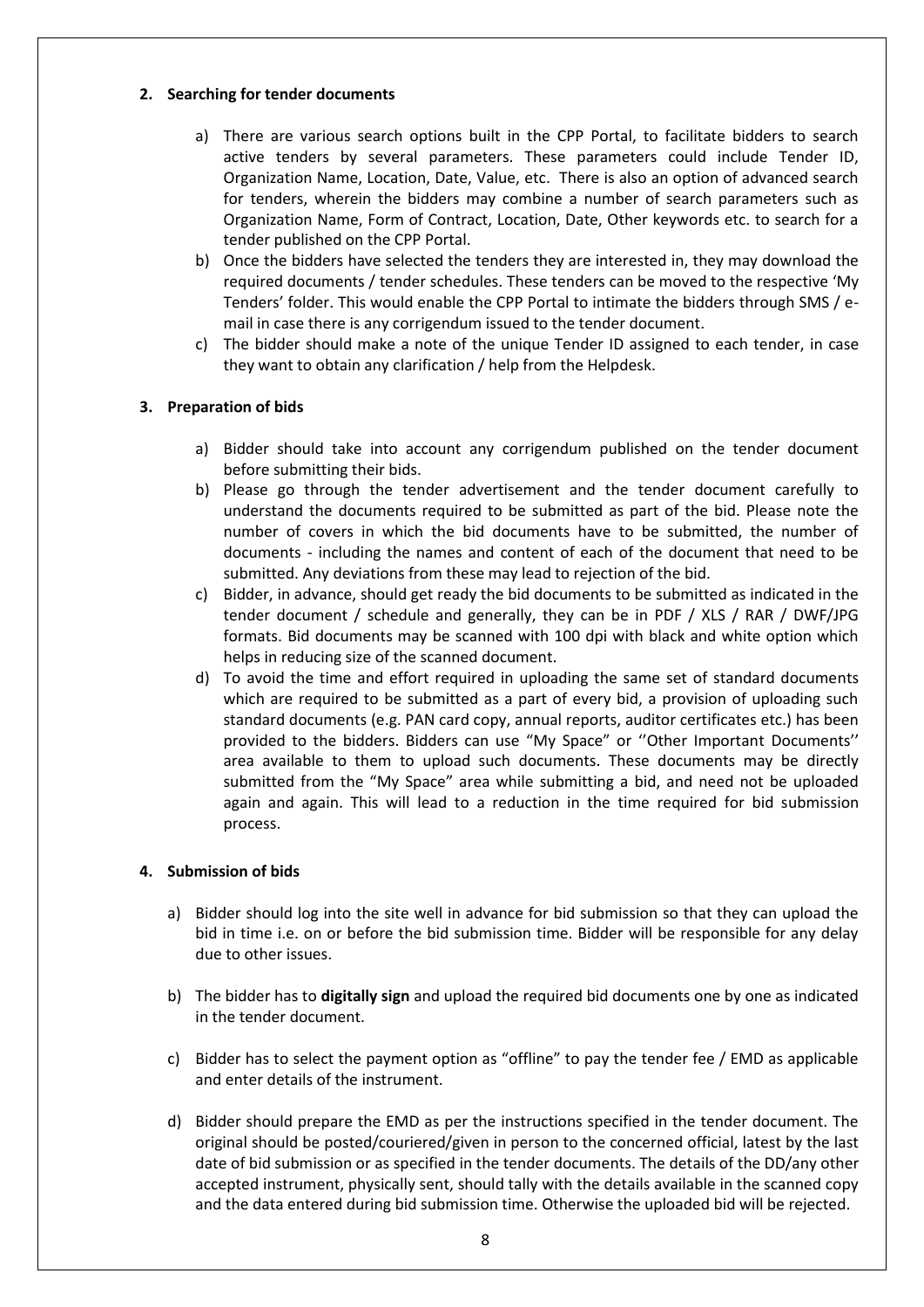- e) Bidders are requested to note that they should necessarily submit their financial bids in the format provided and no other format is acceptable. The price bid has been given as a standard BoQ\_Manpower format with the tender document, the same is to be downloaded and to be filled by all the bidders. Bidders are required to download the BoQ\_Manpower file, open it and complete the white colored (unprotected) cells with their respective financial quotes and other details (such as name of the bidder). No other cells should be changed. Once the details have been completed, the bidder should save it and submit it online, without changing the filename. If the BoQ\_Manpower file is found to be modified by the bidder, the bid will be rejected.
- f) The server time (which is displayed on the bidders' dashboard) will be considered as the standard time for referencing the deadlines for submission of the bids by the bidders, opening of bids etc. The bidders should follow this time during bid submission.
- g) All the documents being submitted by the bidders would be encrypted using PKI encryption techniques to ensure the secrecy of the data. The data entered cannot be viewed by unauthorized persons until the time of bid opening. The confidentiality of the bids is maintained using the secured Socket Layer 128 bit encryption technology. Data storage encryption of sensitive fields is done. Any bid document that is uploaded to the server is subjected to symmetric encryption using a system generated symmetric key. Further this key is subjected to asymmetric encryption using buyers/bid openers public keys. Overall, the uploaded tender documents become readable only after the tender opening by the authorized bid openers.
- h) The uploaded tender documents become readable only after the tender opening by the authorized bid openers.
- i) Upon the successful and timely submission of bids (ie after Clicking "Freeze Bid Submission" in the portal), the portal will give a successful bid submission message & a bid summary will be displayed with the bid no. and the date & time of submission of the bid with all other relevant details.
- j) The bid summary has to be printed and kept as an acknowledgement of the submission of the bid. This acknowledgement may be used as an entry pass for any bid opening meetings.

#### **5. Assistance to bidders**

- a) Any queries relating to the tender document and the terms and conditions contained therein should be addressed to the Tender Inviting Authority for a tender or the relevant contact person indicated in the tender.
- b) Any queries relating to the process of online bid submission or queries relating to CPP Portal in general may be directed to the 24x7 CPP Portal Helpdesk. The contact number for the helpdesk is 1800 3070 2232. Foreign bidder can get help at +91-7878007972, +91-7878007973.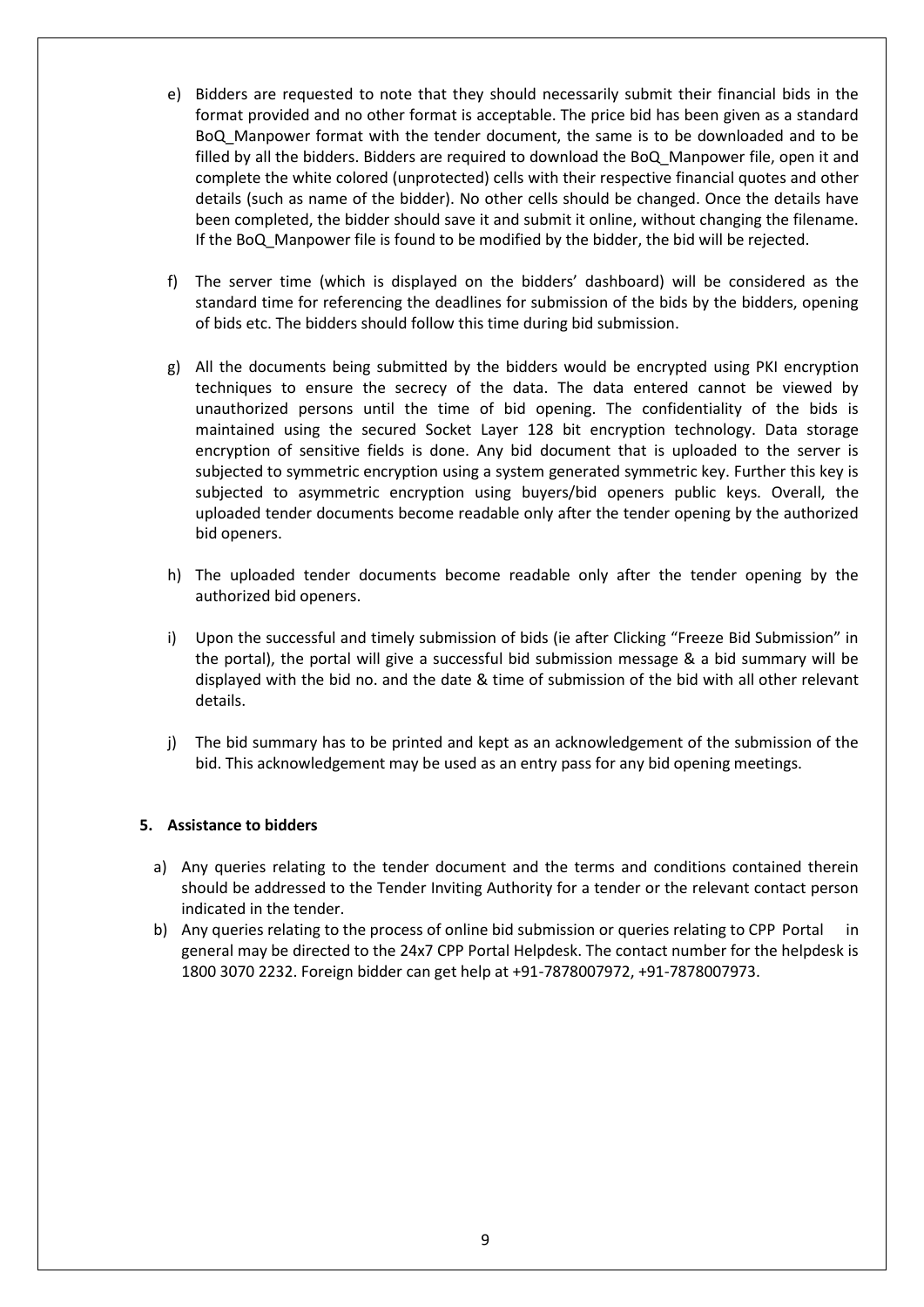# <span id="page-9-0"></span>**SECTION II- Instruction to Bidders**

#### <span id="page-9-1"></span>**1. Online Bids Submission Process**

The tender shall be submitted Online (complete in all respect) through https://eprocure.gov.in/eprocure/app in **two packets i.e. Two Bids (Technical bid and Financial bid)**, and bidder must follow the procedure as has been described.

The bid shall be submitted online in two Packets separately viz,

- Part I –Tender Fee + EMD + Documents as per check list
- Part II Schedule of price bid in the form of BoQ\_Manpower.xls

All the pages of bid being submitted must be signed and sequentially numbered by the bidder irrespective of nature of content of the documents before uploading. All the files to be submitted should be in **.PDF format except for the** BoQ\_Manpower **which should be .xls format**.

The offers submitted by Telegram/Fax/email shall not be considered. No correspondence will be entertained in this matter.

#### <span id="page-9-2"></span>**2. Bid Prices**

The Financial Proposal/Commercial bid format as mentioned is also provided as BoQ\_Manpower.xls along with this tender document at "https://eprocure.gov.in/eprocure/app". Bidders are advised to download this BoQ\_Manpower.xls as it is and quote their offer/rates in the permitted column and upload the same in the commercial bid. Bidder shall not tamper/modify downloaded price bid template in any manner. In case if the same is found to be tempered/modified in any manner, tender will be completely rejected and EMD would be forfeited and bidder is liable to be banned from doing business with UIDAI.

#### <span id="page-9-3"></span>**3. Firm Prices**

Prices quoted must be firm and final and shall not be subject to any upward modifications, on any account whatsoever. The Bidder shall, therefore, indicate the prices enclosed with the Bid. The Bid Prices shall be indicated in Indian Rupees (INR) only.

The Commercial bid should clearly indicate the price to be charged without any qualifications whatsoever and should separately mention all taxes, duties, fees, levies, works contract tax and other charges as may be applicable in relation to the activities proposed to be carried out.

#### <span id="page-9-4"></span>**4. Discount**

The Bidders are advised not to indicate any separate discount. Unconditional Discounts, if any, should be merged with the quoted prices. Discount of such type, indicated separately, will not be taken into account for evaluation purpose. However, in the event of such an offer, without considering discount, is found to be the lowest, the UIDAI shall avail such discount at the time of award of contract.

#### <span id="page-9-5"></span>**5. Bid Security**

- 1.The bid security is required to protect the UIDAI against the risk of Bidder's conduct which would warrant the security's forfeiture, pursuant to point 6 of Clause 5 in section II .
- 2.The Bidder shall furnish, as part of its bid, a bid security of the amount mentioned in Clause 7 of Section I except those who are registered with the Central Purchase Organization, National Small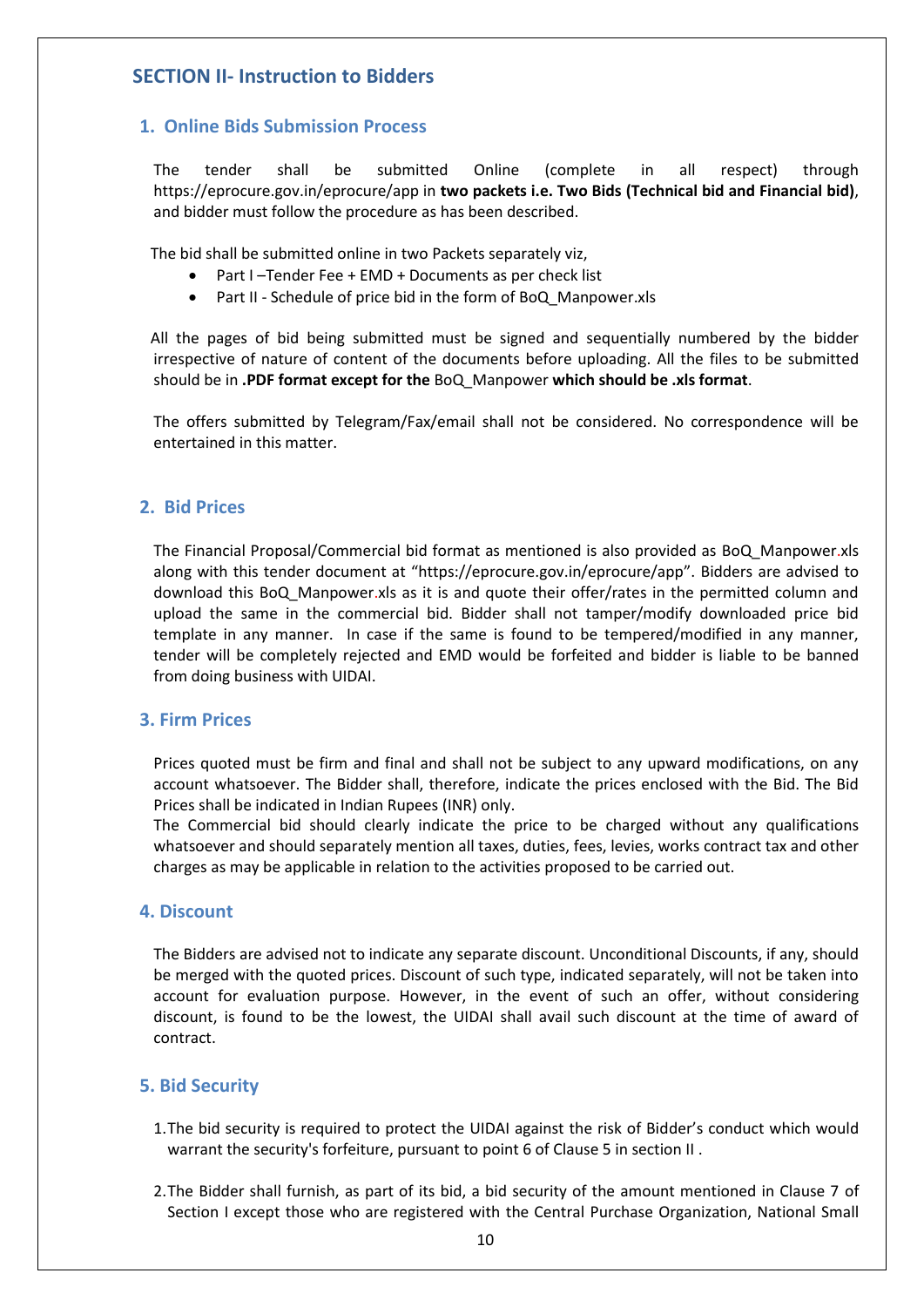Industries Corporation (NSIC) or the concerned Ministry or Department

- 3.The bid security shall be denominated in Indian Rupees, and shall be in the form of Demand Draft / Pay Order drawn in favour of "Unique Identification Authority of India" and shall be **valid for 45 days beyond the validity of the Bid**.
- 4. Any bid not secured in accordance with the above two points will be rejected by the UIDAI as non responsive.
- 5.The successful Bidder's bid security will be discharged upon the Bidder executing the Contract, and furnishing the performance security.
- 6.The bid security may be forfeited:
- a) If a Bidder withdraws its bid during the period of bid validity specified by the Bidder in the Bid; or
- b) In the case of a successful Bidder, if the Bidder fails;
	- i. to sign the Contract in accordance with the conditions mentioned in the document;
	- ii. to furnish performance security in accordance with the conditions mentioned in the document;

### <span id="page-10-0"></span>**6. Period of Validity of Bids**

Bids shall remain valid for 180 days after the last date of submission of bids prescribed by the UIDAI. A bid valid for a shorter period may be rejected by the UIDAI as non-responsive.

In exceptional circumstances, the UIDAI may ask the Bidder to extend the validity of the Bid. The validity of bid security provided above shall also be suitably extended. However, A Bidder will not be permitted to modify its bid.

#### <span id="page-10-1"></span>**7. Format and Signing of Bid**

Tender bid must contain the name, office and after office hours addresses including telephone number(s) of the person(s) who are authorized to submit the bid with their signatures. A certificate from bidder's HR/ legal department must be enclosed with the bid certifying that the person(s) who signed the bid is an authorized person on behalf of company.

Un-signed, un-stamped and without certificate for authorized person from bidder's HR / legal department bid shall not be accepted.

All pages of the bid being submitted **must be legible, signed and sequentially numbered** by the bidder irrespective of the nature of content of the documents before uploading. Ambiguous bids will be out-rightly rejected.

#### <span id="page-10-2"></span>**8. Address for Correspondence**

The Bidder shall designate the official mailing address, place, and email to which all correspondence shall be sent by the UIDAI.

#### <span id="page-10-3"></span>**9. Opening of Bids by UIDAI**

Online bids (complete in all respect) received along with Demand Draft/Pay Order of EMD (Physically) and Bid Document Fee will be opened as mentioned in the Clause 8 of Section I.

Bid received without EMD will be rejected straight way. EMD and Bid Document Fee must be submitted on or before the last date of submission of Bids as mentioned in the Clause 9 of Section I A duly constituted committee will evaluate Eligibility Criteria of bidders.

The Bidders' names, modifications, bid withdrawals and the presence or absence of the requisite Bid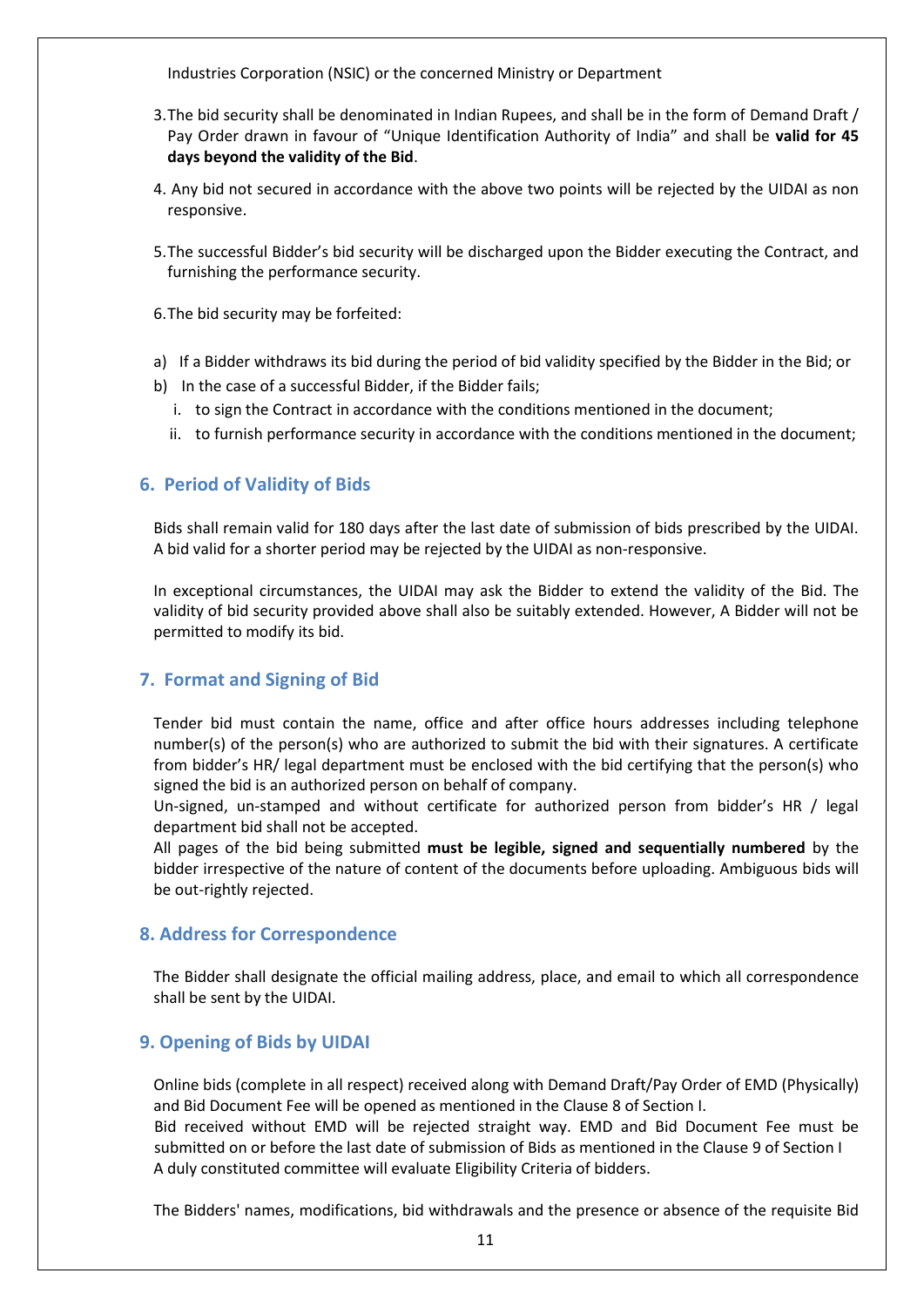Security and such other details as the UIDAI, at its discretion, may consider appropriate will be announced at the bid opening.

#### <span id="page-11-0"></span>**10. Technical Qualification Criteria**

The tendering manpower Agency must fulfill the following technical specifications in order to be eligible for technical evaluation of the bid:

- a) The agency should have PAN India presence with Registered Office or the Branch Office in Delhi/ New Delhi or in any of the Satellite Towns of Delhi and have also provided manpower in Delhi, Hyderabad, Bengaluru, Mumbai, Lucknow, Chandigarh, Ranchi and Guwahati. Self attested copy of the supporting document should be submitted.
- b) The Manpower Agency must have a minimum of 3 years experience in supplying of manpower to reputed private companies/ Public Sector Companies/Banks/Central and State Government Departments. Bidder shall provide attested copies of the supply order relating to supplying of man power to Central Government/State Governments/ PSUs/Bank/reputed private firms for last 3 years.
- c) The Manpower Agency should have had a minimum annual turnover of Rs. 70 crore during last three years. Turnover should be from the manpower supply or related services. A copy of turnover statement duly certified by the CS must be enclosed with the tender document.
- d) The Agency should have its own Bank Account. Certified copy of the account for the last three years issued by the Bank shall be enclosed.
- e) The Agency (not individual) should have a PAN number. Certified copy of the PAN card shall be attached with the Bid document.
- f) The Agency should be registered with Service Tax departments. Certified copy of the registration shall be attached with the Bid document.
- g) The Agency should be registered with appropriate authorities under Employees Provident Fund and Employees State Insurance Acts. Certified copies of the registration with EPF and ESIC shall be enclosed with the tender document.
- h) The Agency must be registered under Contract Labour (Regulation & Abolition) Act 1972. Registration & License No. of the agency must be submitted along with the documents.
- i) The agency should not be blacklisted.
- j) The agency must have successfully completed at least three work orders of supply of at least 250 manpower during past five years. Ongoing assignment may also be considered if the commencement of service has started before  $31<sup>st</sup>$  May 2016. Bidder needs to provide respective Work order and certificate from the client confirming supply of the manpower.

The tendering Agencies are required to enclose duly attested scanned copies of the documents mentioned in the Checklist along with the Technical Bid, failing which their bids shall be summarily/out rightly rejected and will not be considered any further:

#### <span id="page-11-1"></span>**11. Criteria for Evaluation of Bids**

The bidder with lowest qualifying commercial bid (L1) will be awarded the work.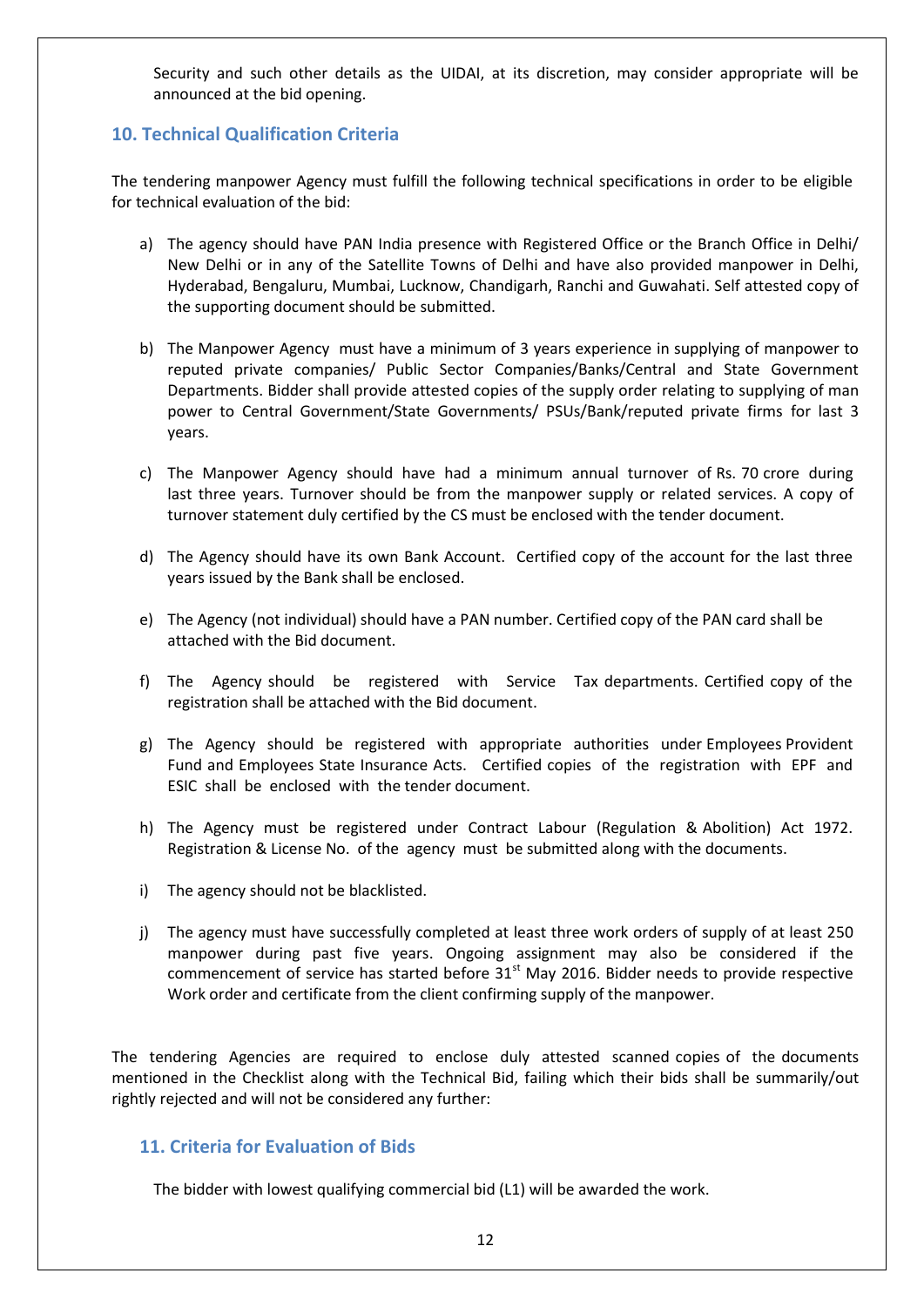Evaluation of the bid will be online and offline both, and comments of the offline committee will be uploaded as per the online process.

#### <span id="page-12-0"></span>**12. Clarification**

When deemed necessary, the UIDAI may seek clarification on any aspect from the Bidder. However, that would not entitle the Bidder to change or cause any change in the substance of the Bid submitted or price quoted.

#### <span id="page-12-1"></span>**13. UIDAI's Right to Accept Any Bid and to Reject Any or All Bids**

The UIDAI reserves the right to accept any bid, and to annul the Bid process and reject all bids at any time prior to award of Contract, without thereby incurring any liability to the affected Bidder or Bidders or any obligation to inform the affected Bidder or Bidders of the grounds for the UIDAI's action.

#### <span id="page-12-2"></span>**14. Notification of Award**

Prior to the expiration of the period of bid validity, the UIDAI will notify the successful Bidder in writing by registered letter or by fax or email, to be confirmed in writing by registered letter, that its bid has been accepted.

The notification of award will constitute the formation of the Contract.

Upon the successful Bidder's furnishing of performance security, the UIDAI will promptly notify each unsuccessful Bidder and will discharge its bid security.

#### <span id="page-12-3"></span>**15. Signing of Contract**

At the time the UIDAI notifies the successful Bidder that its bid has been accepted, the contract is to be signed within 15 days of notification.

#### <span id="page-12-4"></span>**16. Performance Security**

Within **10 days** after the receipt of notification of award of the Contract from the Purchaser, the successful Vendor shall furnish performance security to the Purchaser, which shall be 6**% of tender value** for UIDAI HQ in the form of A/C Payee Demand Draft or Bank Guarantee issued by a scheduled Bank or Fixed Deposit Receipt (FDR) made in the name of the Agency but hypothecated to the Unique Identification Authority of India, New Delhi covering the period of contract.

The performance security should remain valid for a period of 60 days beyond the date of completion of all contractual obligations of Vendor.

In case, the contract is further extended beyond the initial period, the performance security will have to be accordingly renewed by the successful bidder.

Failure of the successful Bidder to comply with the requirement mentioned above shall constitute sufficient grounds for the annulment of the award and forfeiture of the bid security, in which event the UIDAI may award the Contract to the next lowest evaluated Bidder or call for new bids.

#### <span id="page-12-5"></span>**17. Cost of Bid Document**

The Bidder is required to pay **Rs. 1000/- (Rupees one Thousand Only)** towards Bid Document Fee, at the time of submission of Bids, in the form of a Bank Demand Draft **failing which the Bids submitted by the Bidder shall not be entertained and shall be summarily rejected.** The Bank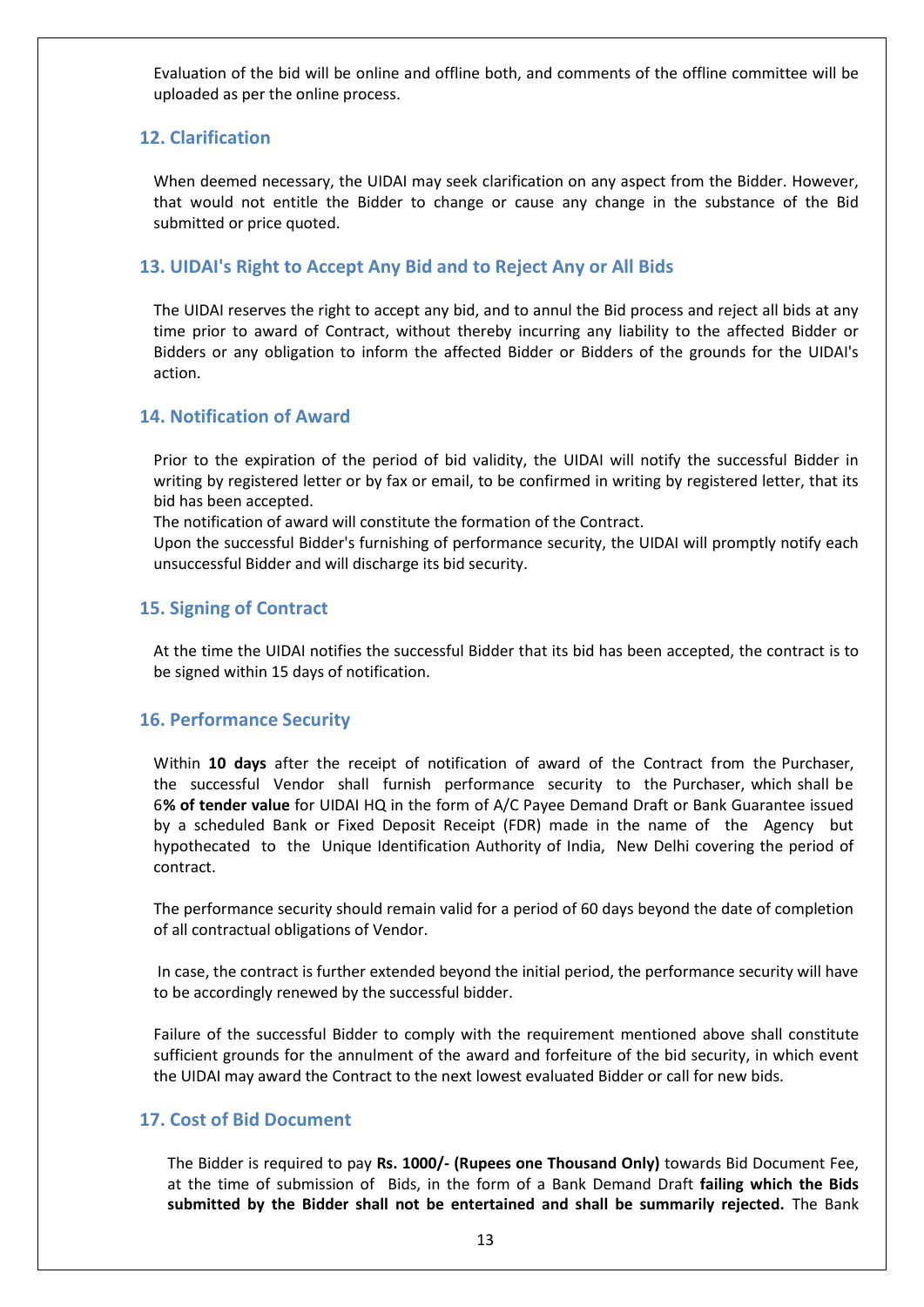Demand Draft should be drawn on a Scheduled Bank in favor of "Unique Identification Authority of India **"** and payable at **New Delhi. The Bid Document Fee is non-refundable.**

The Bidder shall bear all costs associated with the preparation and submission of its bids, including cost of presentation for the purposes of clarification of the bids, if so desired by the UIDAI. The UIDAI will in no case be responsible or liable for those costs, regardless of the conduct or outcome of the Bidding process.

#### <span id="page-13-0"></span>**18. Earnest Money Deposit**

- 1. The Technical Bid should be accompanied with an Earnest Money Deposit (EMD), refundable, of **Rs. 40,00,000/- (Rupees Forty lakh only)** in the form of Demand Draft / Pay Order drawn in favour of Unique Identification Authority of India, New Delhi failing which the tender shall be rejected out rightly.
- 2. The EMD in respect of the agencies which do not qualify the Technical Bid (First Stage)/ Financial Bid (Second competitive stage) shall be returned to them without any interest within 30 days of opening of the tender.
- 3. The successful Agency will be required to execute an agreement with UIDAI within the period specified in the award letter. In case the successful agency fails to enter into the agreement with UIDAI within the specified date mentioned in the award letter, the EMD deposited by such Agency shall stand forfeited without giving any further notice.

# <span id="page-13-1"></span>**SECTION III - GENERAL CONDITIONS OF CONTRACT**

#### <span id="page-13-2"></span>**1. Application**

These General Conditions shall apply to the extent that they are not superseded by provisions in other parts of the Contract.

#### <span id="page-13-3"></span>**2. Period of Contract**

The contract will be initially for a period of one year which may be extended for a further period of two years on a year on year basis depending upon the manpower requirement and performance of the agency. The UIDAI, however, reserves the right to terminate/curtail the contract at any time after giving one week's notice to the selected service providing Agency owing to deficiency of service, sub-standard quality of manpower deployed, breach of contract etc.

#### <span id="page-13-4"></span>**3. Payment**

- 1. The contracting agency shall submit the monthly bills in triplicate enclosing the certificates as mentioned in succeeding paras which shall be got duly certified by the officer in-charge and the same shall be paid within 15 days thereof after making recovery if any.
- 2. The Tax Deduction at Source (T.D.S.) shall be made as per the provisions of Income Tax Department, as amended from time to time and a certificate to this effect shall be provided to the agency by this office.
- 3. The contracting agency shall make regular and full payment of salaries and other payments as due to its personnel deputed under service contract and furnish necessary proof whenever required. The payment to personnel by the contracting agency would be made on or before 7th of every month along with the salary slip. In case 7th day being a holiday wages should be paid on the preceding working day of the month.
- 4. The contracting agency will ensure the remittance of the salary to the personnel deployed by them in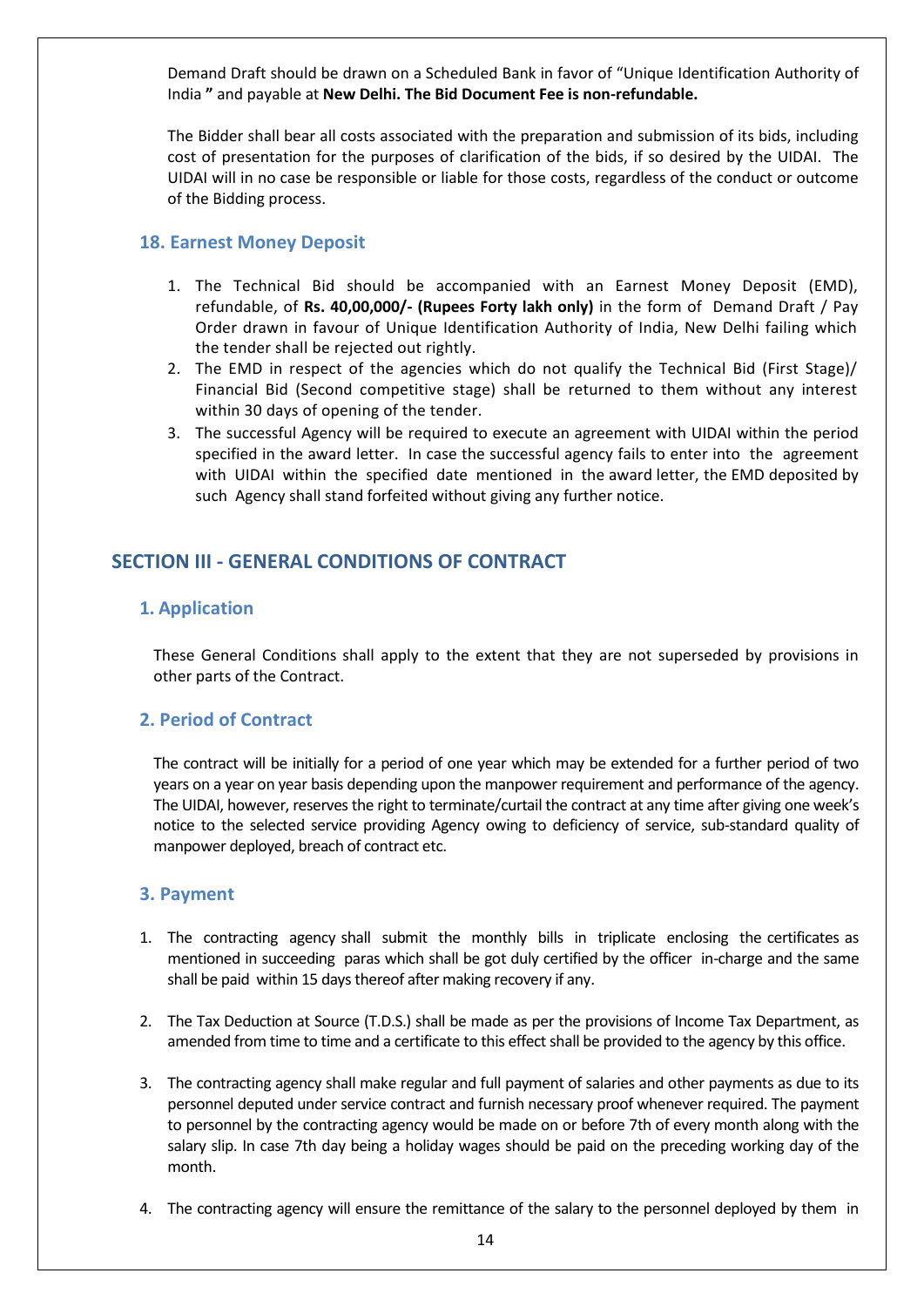UIDAI through Bank Account and a copy of the bank statement will be furnished to this office every month along with the bills.

- 5. Proof of challan/receipt issued by Regional Provident Fund Commissioner etc. for the payment made towards applicable provident fund, ESIC and proof of payment towards other statutory dues for previous months shall be submitted with the bills. Otherwise, a certificate from a Registered CS should be furnished quarterly to the effect that all statutory requirements are complied with in respect of staff outsourced by the Agency to UIDAI. In case of any default, UIDAI will deduct the dues and release the balance amount to the Agency.
- 6. In case UIDAI receives any complaints regarding non-payment of salaries to the personnel deployed in UIDAI penalty according to the clause 4 of Section III will be imposed.
- 7. No Payment shall be made in advance to neither the Service Provider nor any loan from any bank or financial institution be recommended on the basis of work award.
- 8. The number of personnel at each level is also indicated the Schedule of Requirement. This is the tentative estimated requirement and for the purpose of evaluation of this Bid. However, the actual requirement may vary and decrease or increase at different points of time based on functional requirements.
- 9. The minimum approved rate to be paid on monthly basis to each of the personnel which is mandatorily required to be paid to the Agency is indicated below.

|              | <b>Multi Task Operator</b>                                         | <b>Support Staff</b>                                            | <b>Driver</b>                                                       |  |
|--------------|--------------------------------------------------------------------|-----------------------------------------------------------------|---------------------------------------------------------------------|--|
| <b>Basic</b> | 21000                                                              | 15000                                                           | 18000                                                               |  |
| Conveyance   | 1200                                                               | 600                                                             | 1200                                                                |  |
|              |                                                                    | -Nil- at present.                                               |                                                                     |  |
|              |                                                                    |                                                                 | Variable component would be on account of cost of living and        |  |
|              |                                                                    |                                                                 | based on AICPI-IW index on a six monthly basis. The first variable  |  |
|              |                                                                    |                                                                 | component will be considered on an average increase in AICPI -IW    |  |
|              | index for the completed six monthly period (either January to June |                                                                 |                                                                     |  |
| Variable Pay | or July to December of one calendar year) over the corresponding   |                                                                 |                                                                     |  |
|              |                                                                    | index for the month in which Contract is executed and paid from |                                                                     |  |
|              |                                                                    |                                                                 | subsequent month onwards as a percentage of fixed basic monthly     |  |
|              |                                                                    |                                                                 | remuneration (on Basic only). The subsequent six monthly            |  |
|              |                                                                    |                                                                 | increases will be additive to previous basic monthly average        |  |
|              |                                                                    |                                                                 | increase in AICPI-IW index. An illustration is also shown in Annexe |  |
|              | 5.5.                                                               |                                                                 |                                                                     |  |

In any case the remuneration of the resources should not be less than the minimum wages notified by the NCT of Delhi/respective States.

#### <span id="page-14-0"></span>**4. Penalty**

A penalty would be charged in the following cases

- i. Non-payment of salaries to the personnel deployed in UIDAI till  $7<sup>th</sup>$  of the following months will invite a penalty of Rs. 1000/- per day per resource.
- ii. The delay in providing a substitute for the deployed manpower beyond five working days would attract a penalty @ Rs.1000 per day per resource on the service providing agency.

In addition to above deduction upto 10% of the performance security could also be considered by the Competent Authority on case to case basis.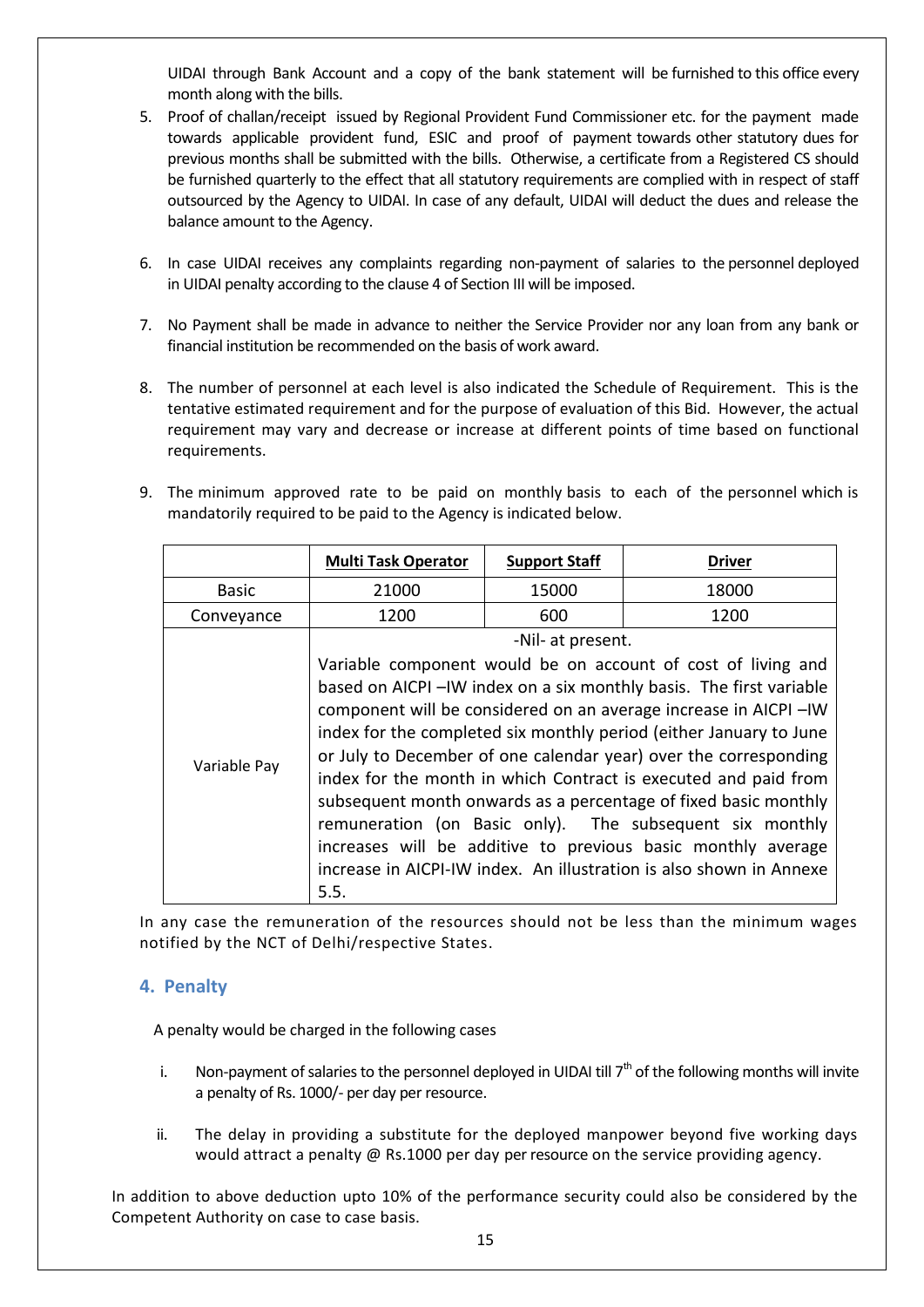#### <span id="page-15-0"></span>**5. General**

- i. Estimation of manpower is tentative and for the purpose of Evaluation of this bid. However, the actual requirement may vary and decrease or increase at different points of time based on functional requirements.
- ii. The bidder will be bound by the details furnished by him / her to the UIDAI while submitting the bid or at subsequent stage. In case, any of such documents furnished by him/her is found to be false at any stage, it would be deemed to be a breach of terms of contract making him /her liable for legal action besides termination of contract.
- iii. UIDAI reserves the right to terminate the contract during the contractual period after giving a week's notice to the agency without assigning any reason.

#### <span id="page-15-1"></span>**6. Termination for Default**

The UIDAI may, without prejudice to any other remedy for breach of contract, by 60 days prior written notice of default sent to the Vendor, terminate the Contract in whole or in part:

#### <span id="page-15-2"></span>**7. Termination for Insolvency**

UIDAI, HQ may at any time terminate the Contract by giving written notice to the Service Provider, if he/she becomes bankrupt or otherwise insolvent. In this event, termination will be without compensation to the Service Provider, provided that such termination will not prejudice or affect any right of action or remedy which has accrued or will accrue thereafter to UIDAI, HQ.

#### <span id="page-15-3"></span>**8. Applicable Law**

The Contract shall be governed by and construed in accordance with the laws of India.

#### <span id="page-15-4"></span>**9. Notices**

All notices, requests, claims, demands and other communications between the parties shall be in writing and shall be given (i) by delivery in person or (ii) by registered mail, postage prepaid, or (iii) by facsimile or (iv) by electronic mail to the address of the party specified in this Agreement or such other address as either party may specify in writing.

All notices shall be effective upon (i) receipt by the party to which notice is given, or (ii) on the fifth (5th) day following mailing, whichever occurs first.

#### <span id="page-15-5"></span>**10. Liabilities, Control etc. of the persons deployed**

- a) The contracting agency shall ensure that the individual manpower deployed in the UIDAI conforms to the technical specifications of age, educational and skill qualifications prescribed in Clause 1 of Section IV of the Tender Document and that the certification has been done after conducting the requisite skill test by the contracting agency. UIDAI reserves the right to conduct independently the requisite skill test through a third party agency. However, in case the resources deputed by the contracting agency fail to qualify the requisite skill test, the cost of conducting such test shall be recoverable from the contracting agency.
- b) The UIDAI is a Central Government office and has five working days (i.e. Monday to Friday) in a week from 0930 hrs to 1800 hrs with a lunch break of ½ hour from 13:30 hrs to 14:00 hrs. The employees will have two weekly days off. Besides this, the UIDAI also observes the Gazetted holidays notified by the Government of India from time to time. However, the work hours may be rescheduled on shift basis and the employees may have to report for work occasionally on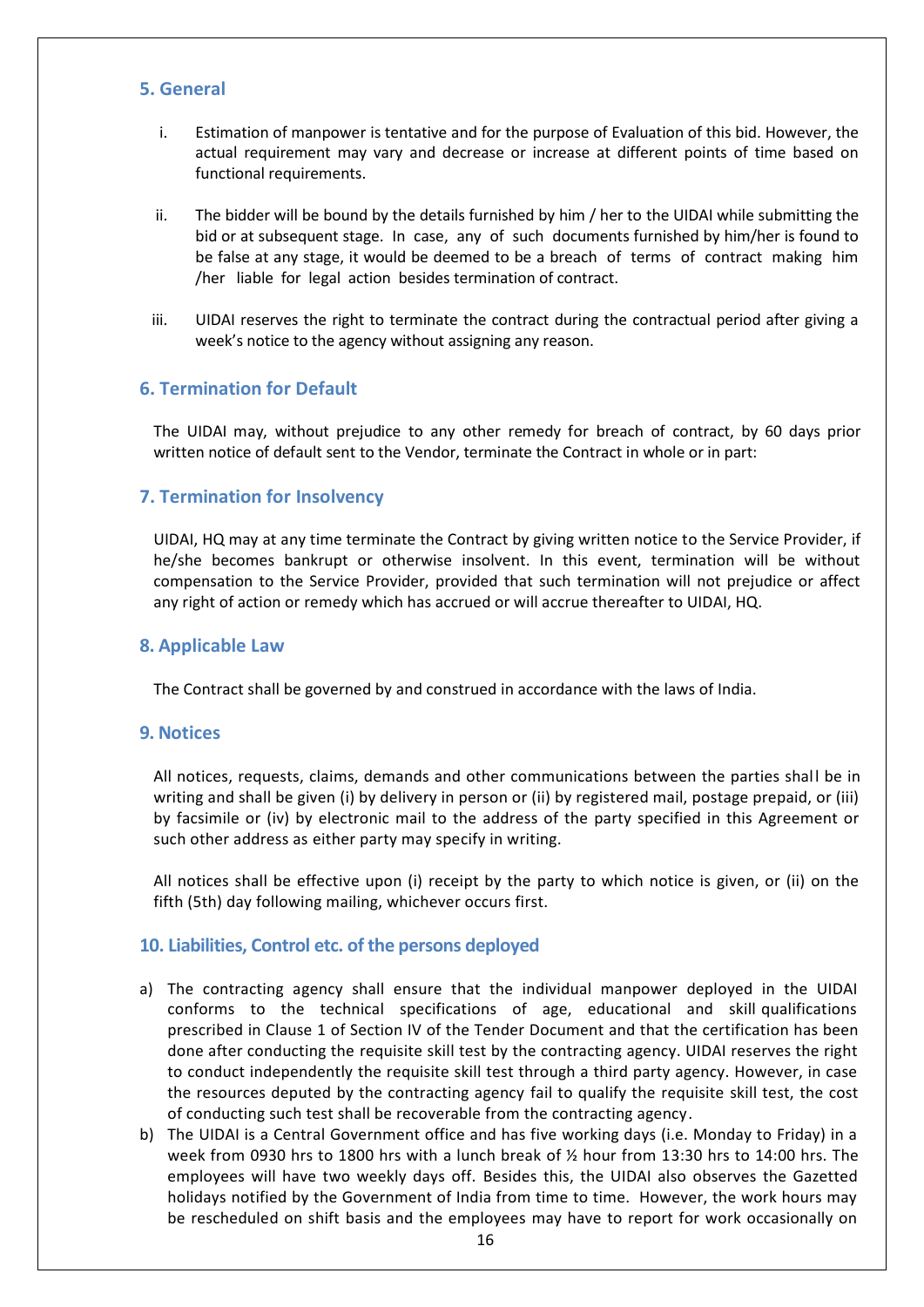week end or holidays. No compensatory leave or allowance will be paid for these occasional duties.

- c) The contracting agency shall preserve the following documents in respect of the individual manpower who will be deployed by it in the UIDAI before the commencement of work and ensure their availability to UIDAI, in case, the need arises for the same
	- i. List of persons deployed;
	- ii. Bio-data of the persons along with the certificates in respect of educational/ professional qualifications etc.
	- iii. Attested copy of matriculation certificate containing date of birth;
	- iv. Certificate of verification of antecedents of persons by local police authority.
	- v. Detailed proof of identity like Aadhaar number, driving license, bank account details, proof of residence and recent photograph of the personnel deployed by the agency in UIDAI.

The verification of educational documents and verification of antecedents with local police authorities in respect of deployed manpower is to be done by the contracting agency.

- d) The contracting agency shall ensure that the personnel deployed are medically fit. The Agency shall withdraw such employees who are not found medically suitable by the office immediately on receipt of such a request.
- e) The contracting agency shall provide Photo Identity Cards to all the outsourced employees and Uniforms to all Support Staff
- f) The contracting Agency shall be responsible for proper conduct of his personnel in UIDAI office premises. In case of any damage/ loss/theft etc. to the property of UIDAI which is caused by the personnel deployed by the agency, the agency will either be liable to make the loss on the basis of the value of the property as determined by UIDAI or the same could be recovered from the performance guarantee/ monthly payments due to the Agency.
- g) The contracting agency's personnel working should be polite, cordial, positive and efficient, while handling the assigned work. In case, the person employed by the Agency commits any act of omission/ commission that amounts to misconduct/ indiscipline/ incompetence, the successful Agency will be liable to take appropriate disciplinary action against such persons, including their removal from site of work, if required by the UIDAI.
- h) The contracting agency shall replace immediately any of its personnel who is found unacceptable to the UIDAI because of security risks, incompetence, conflict of interest, improper conduct etc. upon receiving written notice from the UIDAI.
- i) The personnel deputed to UIDAI shall not be changed by the agency in any circumstances unless there is a specific request for so from UIDAI in writing.
- j) The contracting agency shall nominate a Coordinator in HQ and ROs, who will be responsible for interaction with UIDAI in all matters related to staff outsourced by that Agency, including submission of bills, submission of certificates relating to statutory authorities/payments, providing replacements on time-bound basis, supply of additional manpower, if required, on emergent basis. The Coordinator will also be responsible for ensuring attendance of outsourced staff in HQ, ROs and Tech Centre/Data Centre.
- k) The contracting agency shall immediately provide a substitute in the event of any person leaving the job due to his / her personal reasons.
- l) It will be the responsibility of the contracting agency to meet transportation, food, medical and any other requirements in respect of the persons deployed in the UIDAI and the UIDAI will have no liabilities in this regard.
- m) For all intents and purposes, the contracting agency shall be the "Employer" within the meaning of different Labour Legislations in respect of manpower so employed and deployed in the UIDAI. The persons deployed by the agency in the UIDAI shall not have claims of any Master and Servant relationship against UIDAI.
- n) The contracting agency shall be solely responsible for the redressal of grievances/ resolution of disputes relating to person deployed. The UIDAI shall, in no way, be responsible for settlement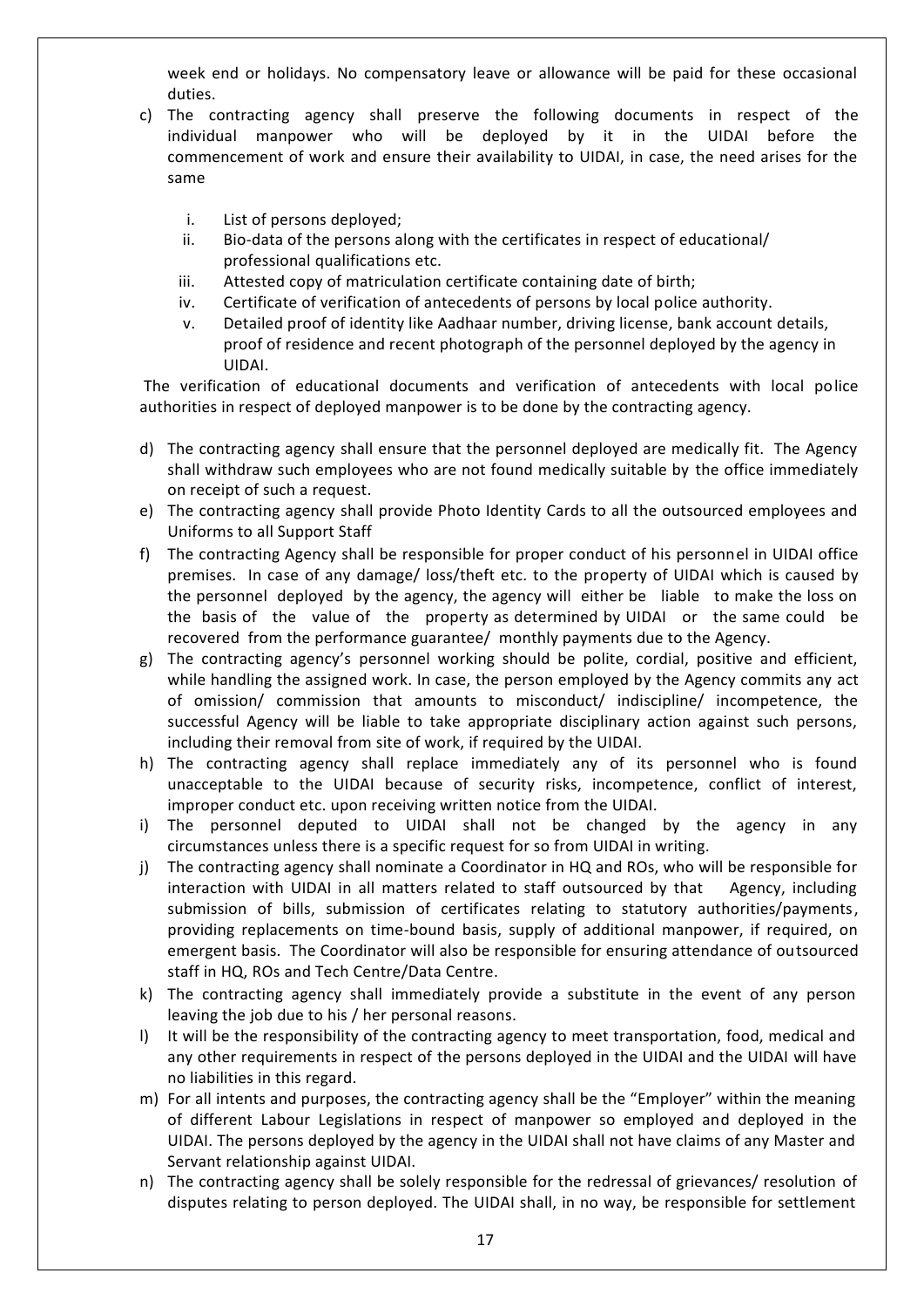of such issues whatsoever.

- o) All the personnel employed by the selected bidder for this contract shall adhere to the security policy of UIDAI and should follow the policy of UIDAI in terms of software, configuration and services.
- p) The UIDAI shall not be responsible for any financial or other injury to any person deployed by service providing agency in the course of their performing the functions/duties, or for payment towards any compensation.
- q) The persons deployed by the contracting agency shall not claim nor shall be entitled to pay, perks and other facilities admissible to regular/confirmed employees of the UIDAI during the currency or after expiry of the contract.
- r) In case of termination of this contract on its expiry or otherwise, the persons deployed by the contracting agency shall not be entitled to and will have no claim for any absorption in the regular/otherwise capacity in the UIDAI.

#### <span id="page-17-0"></span>**11. Subletting of Works**

The firm shall not assign or sublet the work/job or any part of it to any other person or party without having first obtained permission in writing of UIDAI, which will be at liberty to refuse if thinks fit. The tender is not transferable. Only one tender shall be submitted by one bidder.

#### <span id="page-17-1"></span>**12. Legal**

- 1. The contracting agency will be responsible for compliance of all statutory provisions including but not limited to Minimum Wages, Provident Fund, Employees State Insurance, Contract Labour etc. in respect of the persons deployed by it in the UIDAI.
- 2. The contracting agency shall also be liable for depositing all taxes, levies, Cess etc. on account of service rendered by it to UIDAI to concerned tax collection authorities from time to time as per extant rules and regulations on the matter. In case, the contracting agency fails to comply with any statutory/ taxation liability under appropriate law, and as a result thereof the UIDAI is put to any loss/obligation, monetary or otherwise, the UIDAI will deduct the same from the monthly bills and or the Performance Security Deposit of the agency, to the extent of the loss or obligation in monetary terms.
- 3. The contracting agency shall maintain all statutory registers under the Law. The agency shall produce the same, on demand, to the concerned authority of the UIDAI or any other authority under Law.
- 4. The Tax Deduction at Source (T.D.S.) shall be made as per the provisions of Income Tax Department, as amended from time to time and a certificate to this effect shall be provided to the agency by the UIDAI.
- 5. The agreement shall be deemed to have been concluded in the National Capital Territory (NCT) of Delhi and all obligations hereunder shall be deemed to be located at the NCT of Delhi and Court within NCT of Delhi will have Jurisdiction to the exclusion of other courts.

#### <span id="page-17-2"></span>**13. Cancellation of Contract**

The UIDAI, HQ reserves the right to cancel the contract of the selected bidder and recover expenditure incurred by the UIDAI on the following circumstances:

- 1. The bidder has made the misleading or false representations in the forms, statements, and attachments submitted in proof of the eligibility requirements.
- 2. The selected bidder commits a breach of any of the terms and conditions of the bid/contract.
- 3. The bidder goes into liquidation voluntarily or otherwise.
- 4. The progress regarding execution of the contract, made by the selected bidder is found to be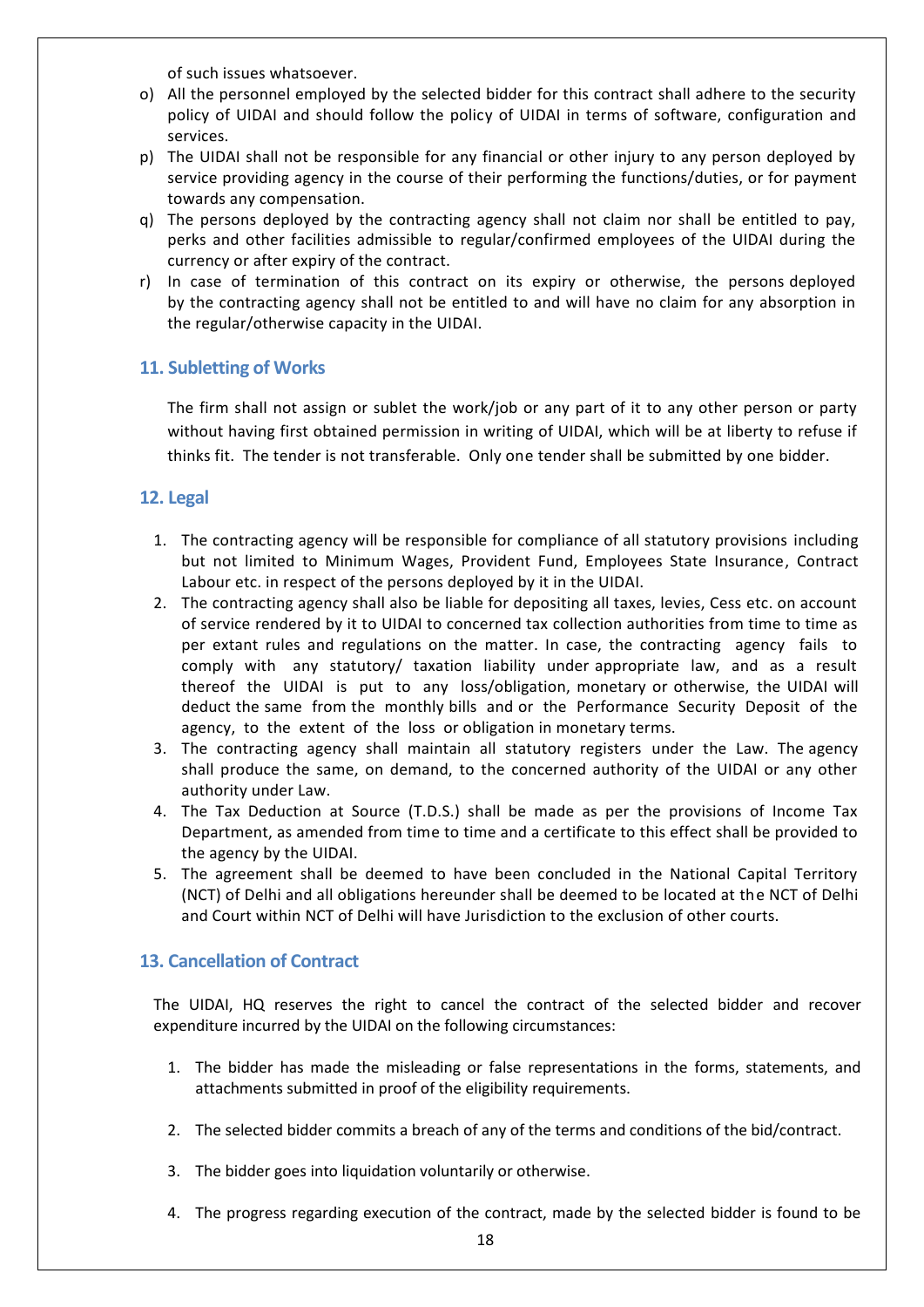unsatisfactory.

- 5. If deductions on account of penalties exceeds more than 10% of the total contract price.
- 6. After the award of the contract, if the selected bidder does not perform satisfactorily or delays execution of the contract, the UIDAI reserves the right to get the balance contract executed by another party of its choice by giving one month's notice for the same. In this event, the selected bidder is bound to make the additional expenditure, which the UIDAI may have to incur to carry out bidding process for the execution of the balance of the contract. This clause is applicable, if for any reason, the contract is cancelled.
- 7. UIDAI reserves the right to recover any dues payable by the selected bidder from any amount outstanding to the credit of the selected bidder, including the pending bills and/or invoking Bank Guarantee, if any, under this contract or any other contract/order.
- 8. Performance Security should be refunded to the Service Provider without any interest, whatsoever, after it duly performs and completes the contract in all respects but not later than 60 days of completion of all such obligations under the contract.

#### <span id="page-18-0"></span>**14. Selection and Appointment of New Staff**

The procedure to be followed by the service provider for selection and appointment of manpower is detailed as below:

As per the requirement the work order will be issued to the selected agency for providing the manpower

The contracting agency shall ensure that the individual manpower to be deployed in the UIDAI conforms to the technical specifications of educational and skill qualifications prescribed in Clause 1 of Section IV of the Tender Document.

The manpower is to be provided within 5 working days of the date of issue of the work order failing which the agency will attract a penalty of @ Rs.1000 per day per resource according to the Clause 4.

#### <span id="page-18-1"></span>**15. Force Majeure**

Notwithstanding the provisions of tender, the Service Provider shall not be liable for forfeiture of its performance security, Penalties or termination for default, if and to the Tender document for a security services at UIDAI, HQ extent that, its delay in performance or other failure to perform its obligations under the Contract is the result of an event of Force Majeure.

- 1. For purpose of this clause, "Force majeure" means an event beyond the control of the Service Provider and not involving the Service Provider's fault or negligence and not foreseeable, either in its sovereign or contractual capacity. Such events may include but are not restricted to Acts of God, wars or revolutions, fires, floods, epidemics, quarantine restrictions and freight embargoes etc. Whether a "Force majeure" situation exists or not, shall be decided by UIDAI, HQ and its decision shall be final and binding on the Service Provider and all other concerned.
- 2. In the event that the Service Provider is not able to perform his obligations under this contract on account of force majeure, he will be relieved of his obligations during the force majeure period. In the event that such force majeure extends beyond 07 Days, UIDAI HQ has the right to terminate the contract in which case, the contractual guarantees and warrantees shall be refunded to him.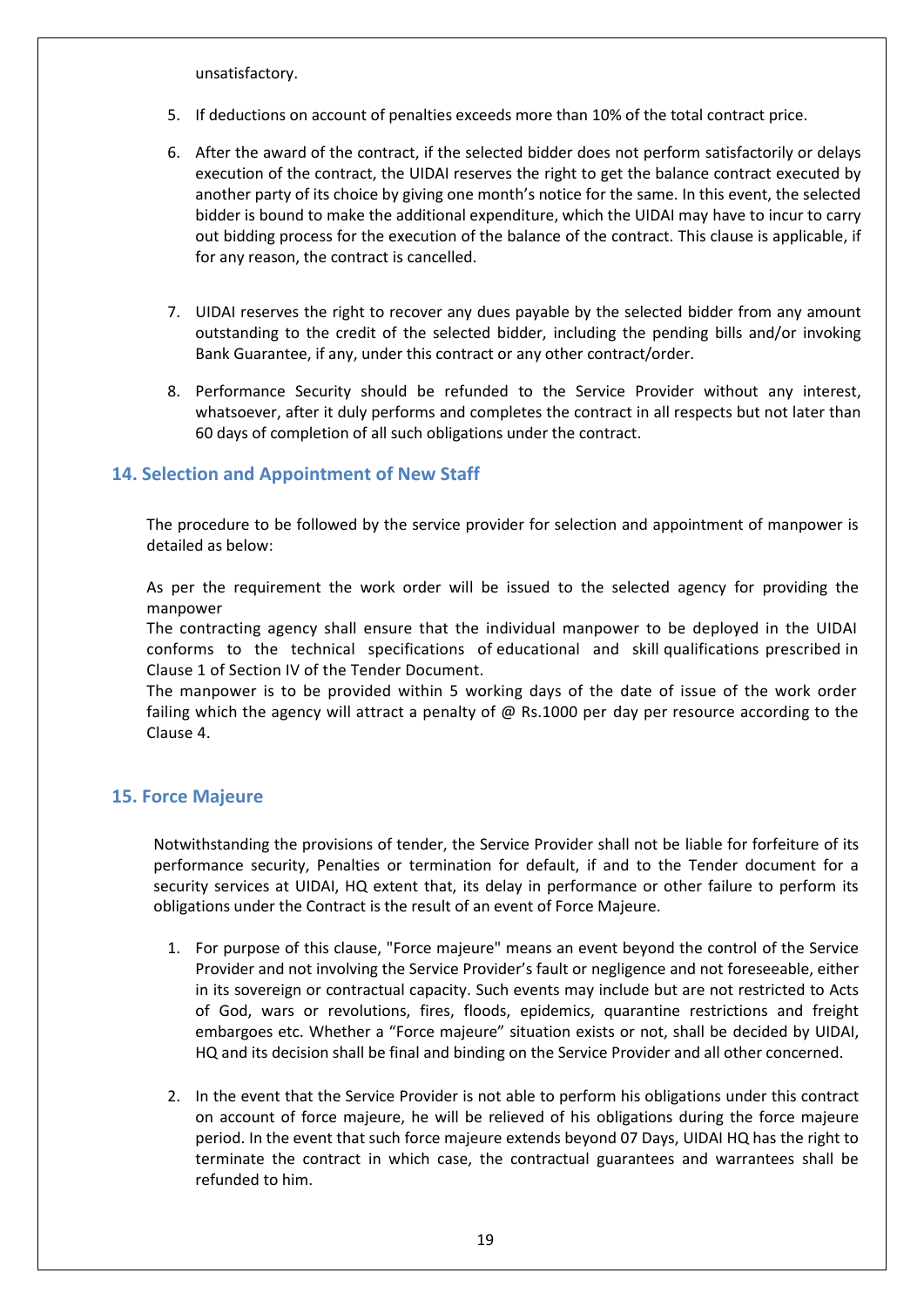3. If a force majeure situation arises, the Service Provider shall notify UIDAI, HQ in writing promptly, not later than 2 days from the date such situation arises. The Service Provider shall notify UIDAI, HQ not later than 2 days of cessation of force majeure conditions. After examining the cases, UIDAI HQ shall decide and grant suitable additional time for the completion of the Work, if required.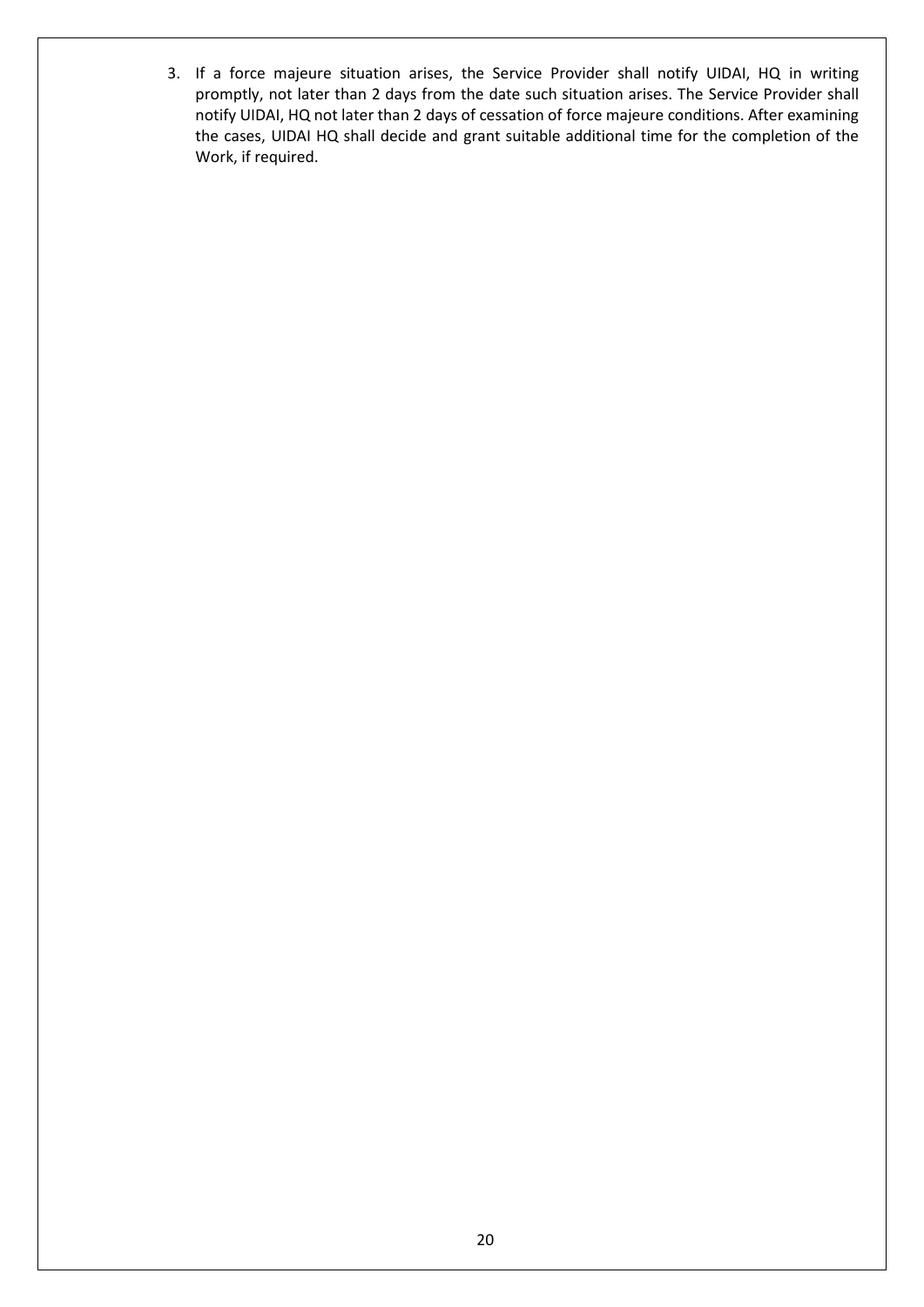# <span id="page-20-0"></span>**SECTION IV - SCOPE OF WORK**

# <span id="page-20-1"></span>**Schedule of Requirement**

The Unique Identification Authority of India (UIDAI) is inviting bids from reputed well established and financially sound Manpower Company/Firm/ Agency (hereinafter referred to as Agency) to provide manpower services for its Headquarters at Delhi and Regional Offices located at Delhi, Hyderabad, Bengaluru, Mumbai, Lucknow, Chandigarh, Ranchi & Guwahati and Tech/Data Center at Bengaluru & Manesar.

The initial requirement for manpower and job responsibilities associated with the position is detailed below which may increase or decrease depending upon the requirement during the contract period.

#### **Position**: *Multi Tasking Operators*

**Location**:

| Sl. No. | Location              | Number         |
|---------|-----------------------|----------------|
| 1       | <b>HQ UIDAI</b>       | 69             |
| 2       | Bengaluru             | 38             |
| 3       | Bengaluru Tech Center | 39             |
| 4       | Chandigarh            | 31             |
| 5       | Delhi                 | 45             |
| 6       | Guwahati              | 9              |
| 7       | Hyderabad             | 27             |
| 8       | Lucknow               | 46             |
| 9       | Data Center Manesar   | $\overline{2}$ |
| 10      | Mumbai                | 59             |
| 11      | Ranchi                | 33             |
|         | <b>Total</b>          | 398            |

#### **Responsibilities:**

- 1. Data entry into the computer
- 2. To check the quality of demographic data of resident enrolled under the Aadhaar programme
- 3. To check/identify the enrollment data for demographic de duplication
- 4. Routine office work like diary, dispatch, typing etc
- 5. To perform various support job duties/ clerical function for providing support to the higher and middle management of the organization
- 6. Any other work as assigned by superior authority from time to time

#### **Mandatory Qualification and Skill**:

- 1. Graduate in any discipline
- 2. Typing in English with a speed of 30 WPM or in Hindi with 25 WPM
- 3. A certificate of atleast 6 months of basic knowledge of computer i.e. MS Office, Word, Excel and Power Point from a recognised institute
- 4. Good communication skills

#### **Desired Qualifications and Skills:**

- 1. Knowledge of customer service principles and practices\*
- 2. Proficiency in handling EPBAX System\*

#### **Age Criteria:**

1. Between 18-35 years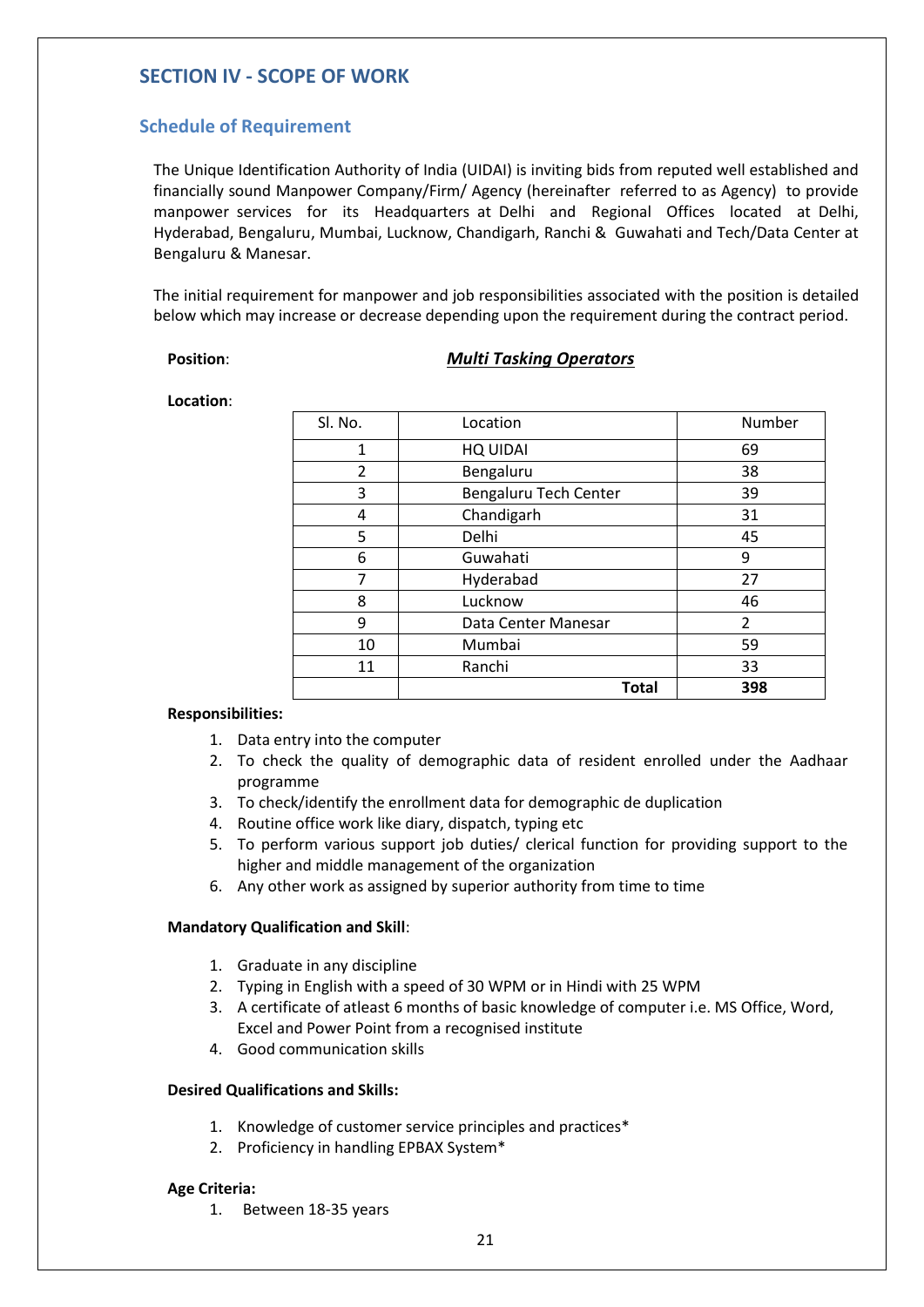#### **Position**: *Support Staff*

**Location**:

| S.NO           | Location        | <b>Number</b> |
|----------------|-----------------|---------------|
| 1              | <b>HQ UIDAI</b> | 46            |
| $\overline{2}$ | Bengaluru       | 5             |
| 3              | Bengaluru Tech  | 8             |
|                | Center          |               |
| 4              | Chandigarh      | 5             |
| 5              | Delhi           | 5             |
| 6              | Guwahati        | 3             |
| 7              | Hyderabad       | 5             |
| 8              | Lucknow         | 5             |
| 9              | Data Center     | 3             |
|                | Manesar         |               |
| 10             | Mumbai          | 5             |
| 11             | Ranchi          | 5             |
|                | <b>Total</b>    | 95            |

#### **Responsibilities:**

- 1. Physical maintenance of records of section
- 2. General cleanliness & upkeep of the section/unit; Dusting of furniture
- 3. Carrying of files and other papers within the building
- 4. Photocopying, sending fax
- 5. Assistance in routine office work like diary dispatch etc
- 6. Delivery of DAK
- 7. Facilitating provision of drinking water and tea for staff and officers
- 8. Any other work as assigned by superior authority from time to time

#### **Mandatory Qualification and Skill**:

1. Tenth/Matric Pass

#### **Experience**

1. One year experience in operating fax machine, photocopier, binding equipment, running messenger services (involving dairy receipt and dispatch of DAK).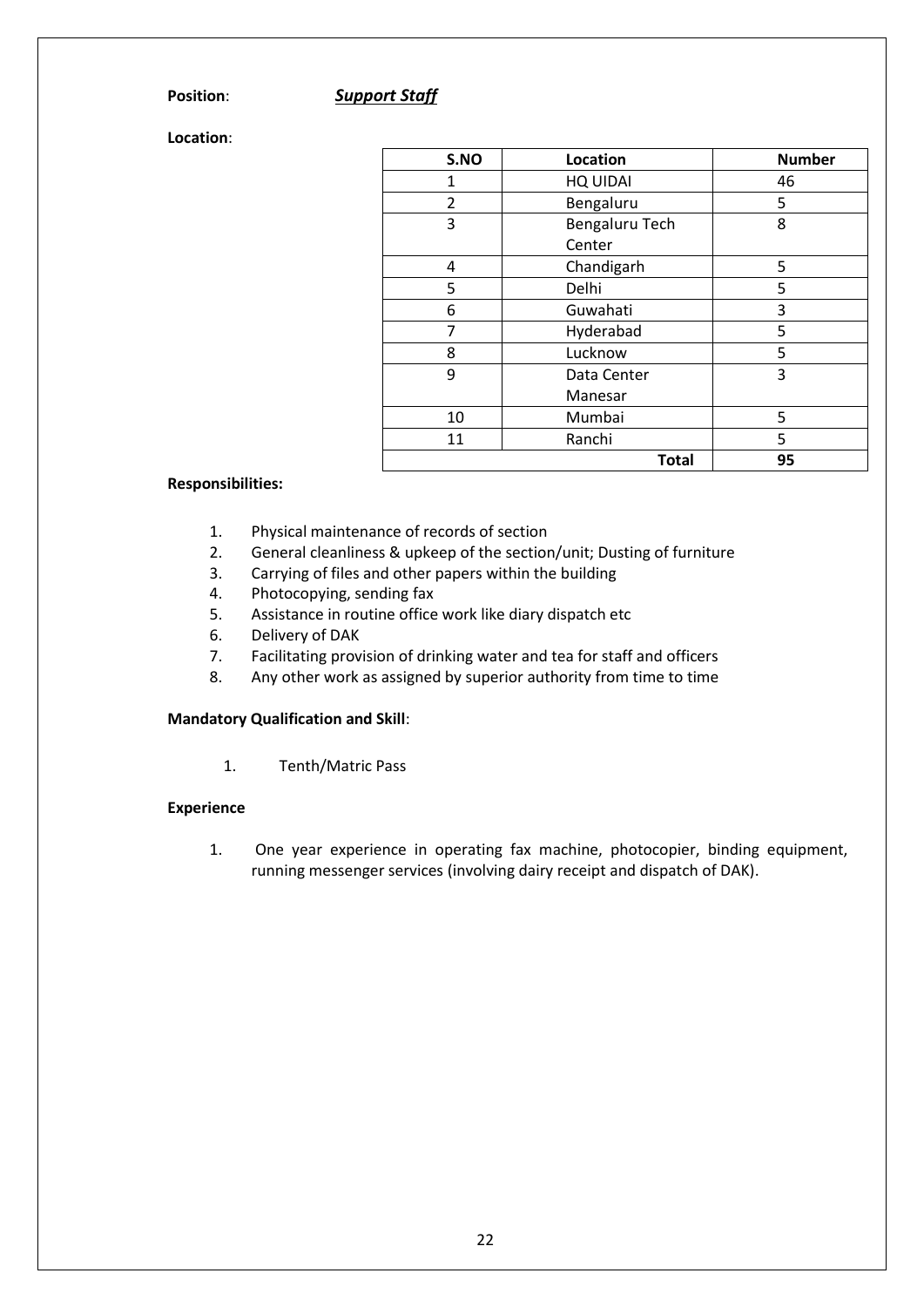#### **Position**: *Driver*

**Location**:

| S.NO | Location | <b>Number</b> |
|------|----------|---------------|
|      | HQ UIDAI | ັ້            |

#### **Responsibilities:**

- 1. Ply the departmental vehicle
- 2. He will also maintain the log book of the vehicle properly and responsible for repair and maintenance of the vehicle from time to time
- 3. Keep the vehicle neat and clean

#### **Mandatory Qualification and Skill**:

- 1. Tenth/Matric Pass
- 2. Valid Commercial license for motor vehicle
- 3. Well conversant with traffic regulations in Delhi
- 4. Well conversant with roads and routes in Delhi and NCR and relevant security instructions
- 5. Knowledge of minor repair
- 6. Badge issued by RTO

#### **Experience**

1. Five years of experience in driving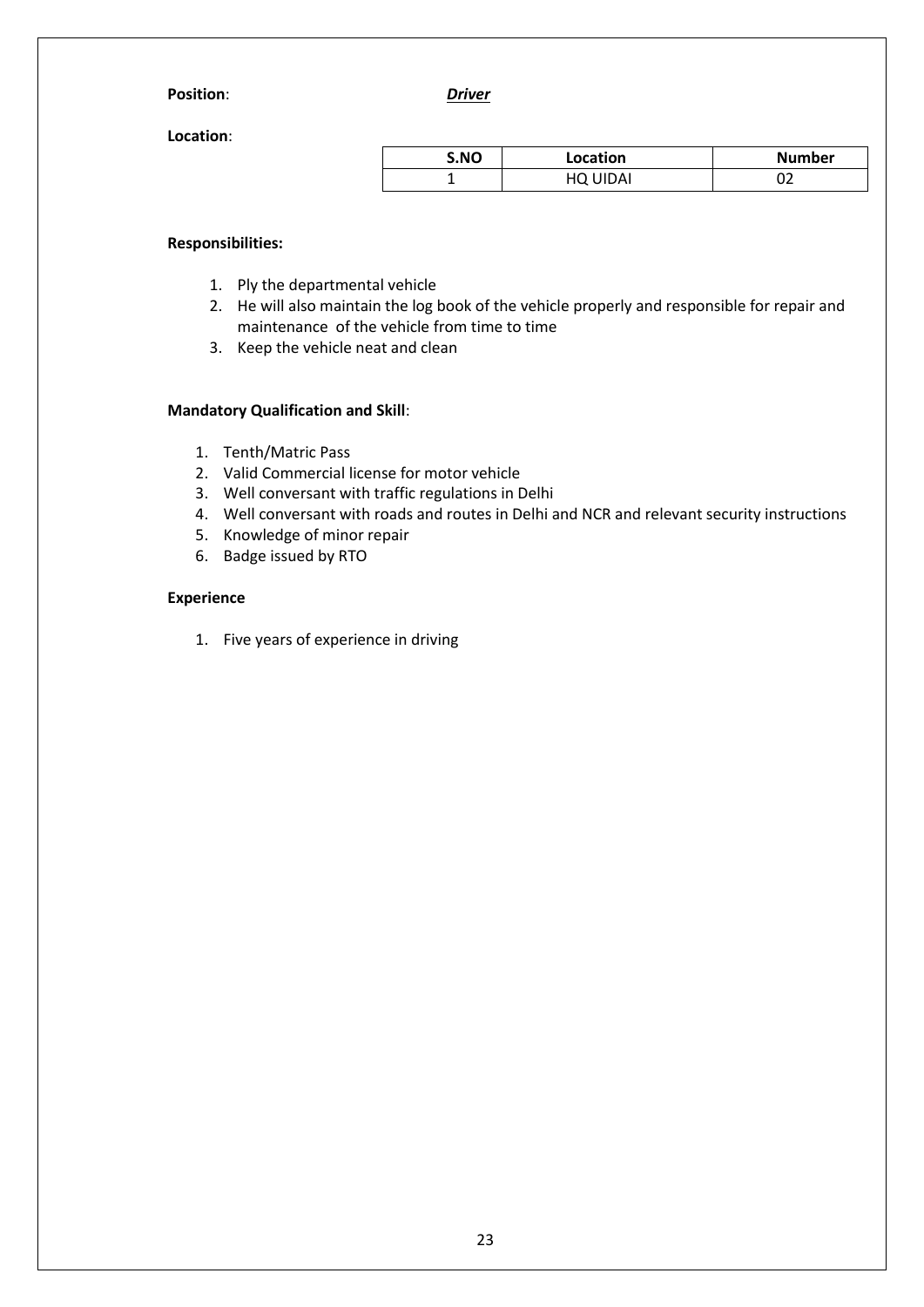<span id="page-23-0"></span>

| <b>SECTION V - Annexure and Appendices</b> |  |
|--------------------------------------------|--|
|--------------------------------------------|--|

# <span id="page-23-1"></span>**Annexe 5.1 COMMERCIAL BID**

|    |                        | <b>BID PARTICULARS FOR Bid No.__________</b>                                      |                                                                                                                        |                                                  |
|----|------------------------|-----------------------------------------------------------------------------------|------------------------------------------------------------------------------------------------------------------------|--------------------------------------------------|
| 1. | Name of the Bidder     |                                                                                   |                                                                                                                        |                                                  |
| 2. | Address of the Bidder  |                                                                                   |                                                                                                                        |                                                  |
| 3. | Name of the Company    |                                                                                   |                                                                                                                        |                                                  |
| 4. | Address of the Company |                                                                                   |                                                                                                                        |                                                  |
| 5. |                        | <b>Bidders Proposal Number and date</b>                                           | <u> 1990 - Johann John Harry Harry Harry Harry Harry Harry Harry Harry Harry Harry Harry Harry Harry Harry Harry H</u> |                                                  |
| 6. | this bid               | Name and address of the officer to whom<br>all references shall be made regarding |                                                                                                                        | Tel. No.________<br>Cell No.<br>Fax No._________ |
|    | Witness:               |                                                                                   | <b>Bidder:</b>                                                                                                         |                                                  |
|    | Signature              |                                                                                   | Signature                                                                                                              |                                                  |
|    | Name                   | ----------------------------                                                      | Name                                                                                                                   | ---------------------------                      |
|    | <b>Address</b>         | ----------------------------                                                      | Address                                                                                                                | ---------------------------                      |
|    | Date                   | ----------------------------                                                      | Date                                                                                                                   | -------------------------                        |

**Company Seal**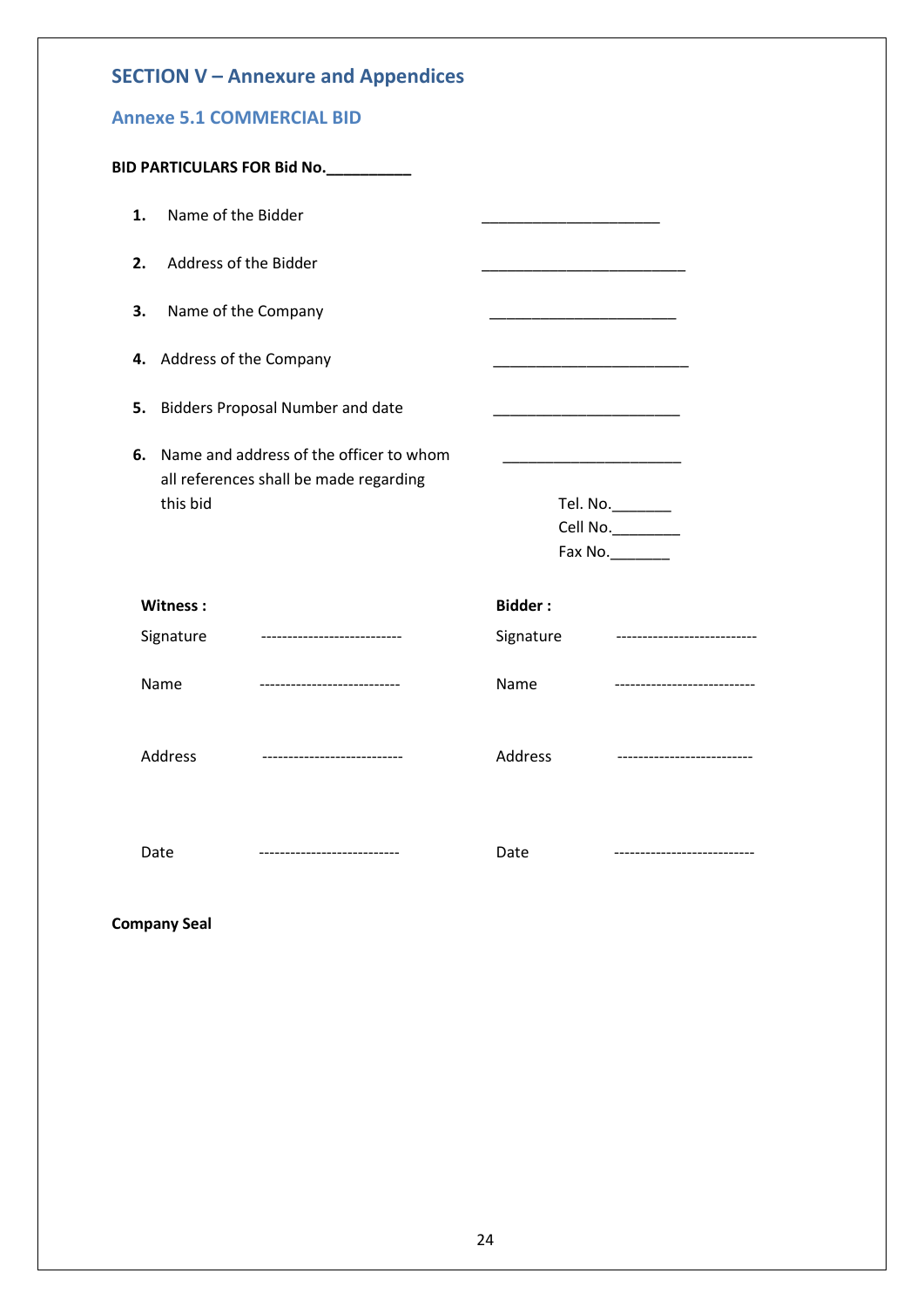#### <span id="page-24-0"></span>**Annexe 5.2 Commercial Bid Letter**

#### **To**

**The Assistant Director General (Establishment) Unique Identification Authority of India (UIDAI), 2nd Floor, Tower-I, Jeevan Bharati Building, Connaught Circus, New Delhi – 110001**

**Ref : Bid No. \_\_\_\_\_\_\_\_\_\_\_\_\_\_\_\_**

**Sir,**

We declare:

- (i) That we are authorized partners/ representative to make the bid.
- (ii) That we/our principals are equipped with adequate resources required for providing comprehensive manpower services for the Unique Identification Authority of India.
- **2.** We hereby offer to provide the Services at the prices and rates mentioned in the BOQ\_Manpower.xls
- **3.** We enclose herewith the complete **Commercial Bid** as required by you. This includes:

| <b>S. NO.</b> | <b>CONTENTS</b>                    |
|---------------|------------------------------------|
|               | Bid Particulars (Annexe 4.1)       |
|               | Commercial Bid Letter (Annexe 4.2) |

- **4.** We agree to abide by our offer for a period of **180 days** from the date fixed for the opening of the bids and that we shall remain bound by a communication of acceptance within that time.
- **5.** We have agreed to abide by the General Terms & Conditions of the tender
- **6.** Certified that the bidder is :
	- a) The Constituted attorney of the company and the person signing the bids is the constituted attorney of the Company.

#### **OR**

b) The Principal Officer or his duly Authorized Representative of the Company, and he has the authority to refer to arbitration disputes concerning the business of the Company by virtue of the general power of attorney.

(**NOTE:** Delete whatever is not applicable. All corrections/deletions should invariably be duly attested by the person authorized to sign the tender document.)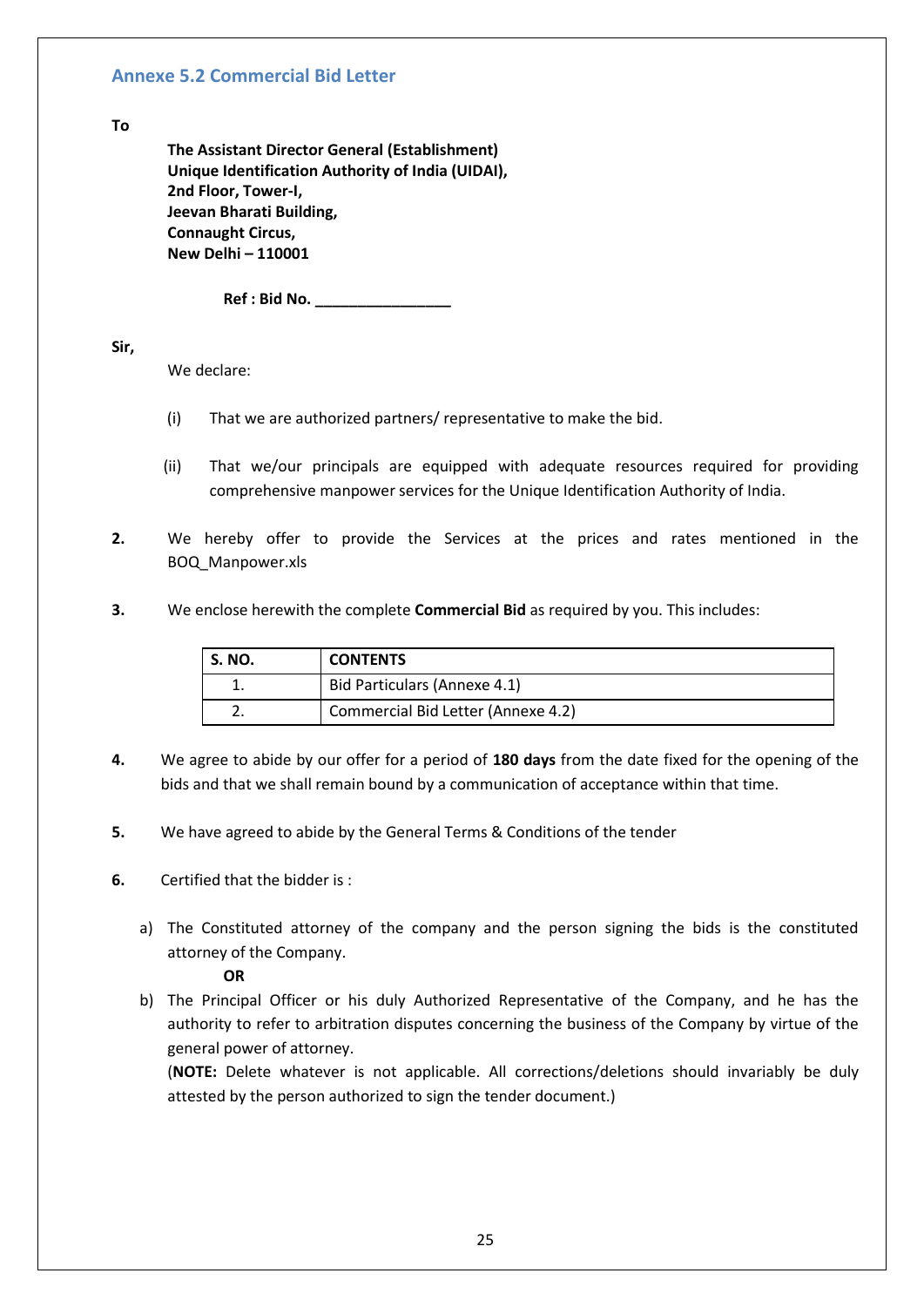- **7.** Bid Security (**Earnest Money)**, in original, for an amount equal to **Rs. 40,00,000/- (Rupees Forty lakh only)** is enclosed in the Cover containing **Pre-Qualifying Bid** in the form as specified in **the tender document**
- **8.** We do hereby undertake, that, until a formal contract is prepared and executed, this bid, together with your written acceptance thereof and placement of Letter of Intent awarding the Contract, shall constitute a binding contract between us.

| Dated this                    | day of | 2017 |  | Signature of the bidder |                |
|-------------------------------|--------|------|--|-------------------------|----------------|
|                               |        |      |  | Name                    | $\ddot{\cdot}$ |
|                               |        |      |  | <b>Full Address</b>     | $\sim$ :       |
|                               |        |      |  | Telephone No:           |                |
|                               |        |      |  | Fax No:                 |                |
| <b>Details of enclosures:</b> |        |      |  |                         |                |

#### **1.**

**2.**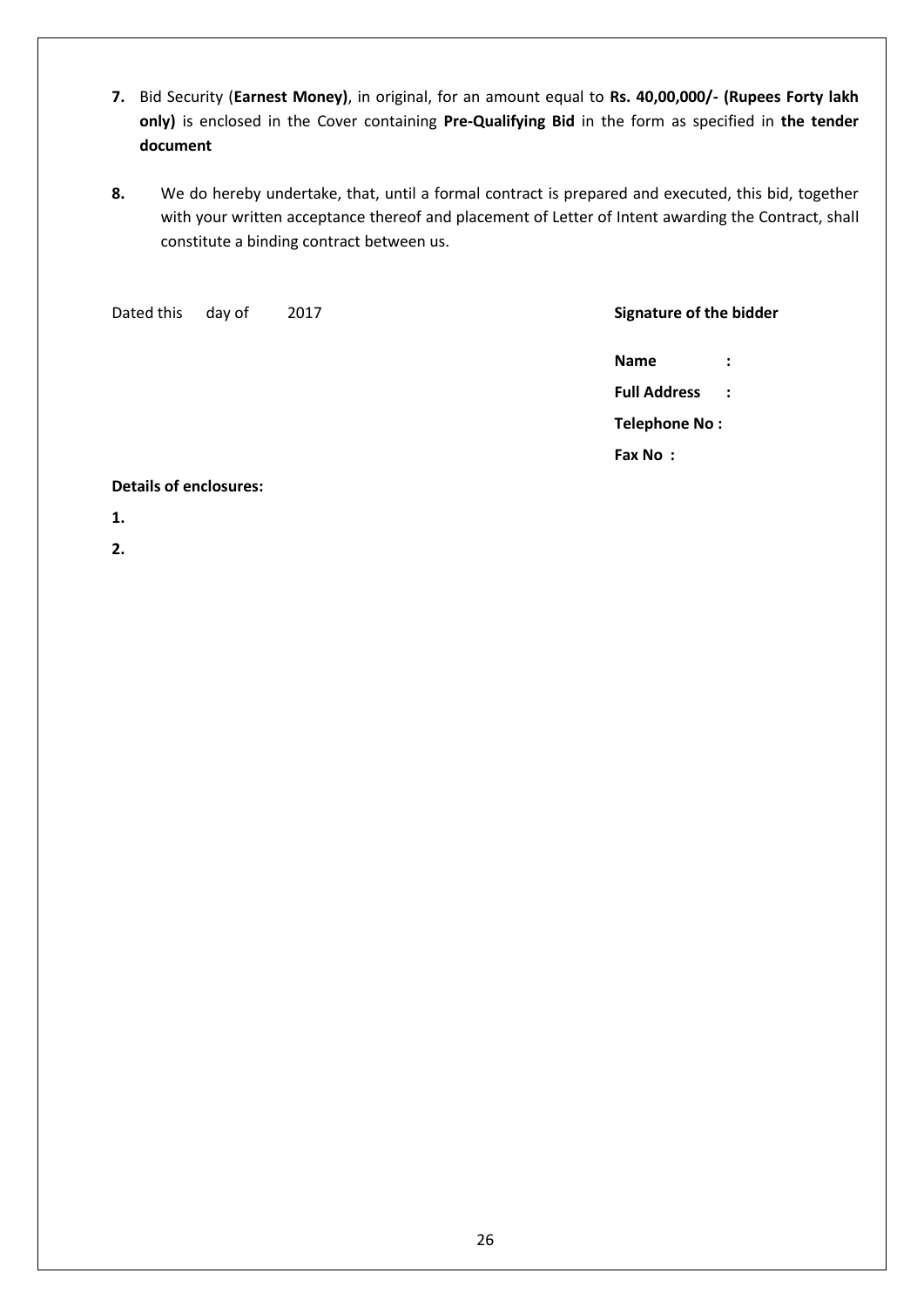#### <span id="page-26-0"></span>**Annexe 5.3 PROFORMA FOR TECHNICAL BID**

| $\mathbf{1}$   | Name of Agency                                                                         |  |
|----------------|----------------------------------------------------------------------------------------|--|
| $\overline{2}$ | Profile of the agency                                                                  |  |
| 3              | Name of proprietor/Director<br>of the Agency                                           |  |
| $\overline{4}$ | Full Address of Registered Office                                                      |  |
|                | Telephone No.<br>a.<br>Fax No.<br>b.                                                   |  |
|                | <b>E-mail Address</b><br>c.                                                            |  |
| 5              | Full Address of Operating/Branch Office                                                |  |
|                | Telephone No.<br>a.                                                                    |  |
|                | Fax No.<br>b.                                                                          |  |
|                | <b>E-mail Address</b><br>C.                                                            |  |
| 6              | Banker of Agency with Full Address (Attach                                             |  |
|                | certified copy of Account for the last three                                           |  |
|                | years issued by the Bank)                                                              |  |
| $\overline{7}$ | Telephone number of Banker                                                             |  |
|                | Registration No. of the Agency under the<br><b>Companies Act</b>                       |  |
| 8              | Registration and Licence No. of the Agency                                             |  |
|                | under Contract Labour (Regulation and                                                  |  |
|                | Abolition) Act, 1972 (Attach attested copy                                             |  |
|                | of the Registration)                                                                   |  |
| 9              | PAN No. of the Company (Attach attested                                                |  |
|                | copy of PAN card of the Agency)                                                        |  |
| 10             | Service Tax Registration No. (Attach<br>attested copy of the registration certificate) |  |
| 11             | EPF Registration No. (Attach attested copy                                             |  |
|                | of the registration certificate)                                                       |  |
| 12             | ESI Registration No. (Attach attested copy                                             |  |
|                | of the registration certificate)                                                       |  |
| 13             | Financial turnover of the Agency for the                                               |  |
|                | last 3 Financial Years: (Copy of the IT return                                         |  |
|                | filed during last three financial years and                                            |  |
|                | Copy of the Turnover statement of last                                                 |  |
|                | three years duly certified by CS to be                                                 |  |
|                | attached).                                                                             |  |
| 14             | Number of Employees on the r\]'/olls of the                                            |  |
|                | Agency (Proof thereof may be enclosed)                                                 |  |
| 15             | <b>Declaration Regarding blacklisting</b>                                              |  |
| 16             | Copy of work done and certificate                                                      |  |
|                | regarding successful completion of 3 work                                              |  |
|                | orders of supply of 250 manpower                                                       |  |
| 17             | Details of completed or ongoing major                                                  |  |
|                | contracts with Central Government/State                                                |  |
|                | Governments/PSUs/Reputed Private                                                       |  |
|                | Firms handled by the tendering Agency                                                  |  |
|                | for providing manpower during the last                                                 |  |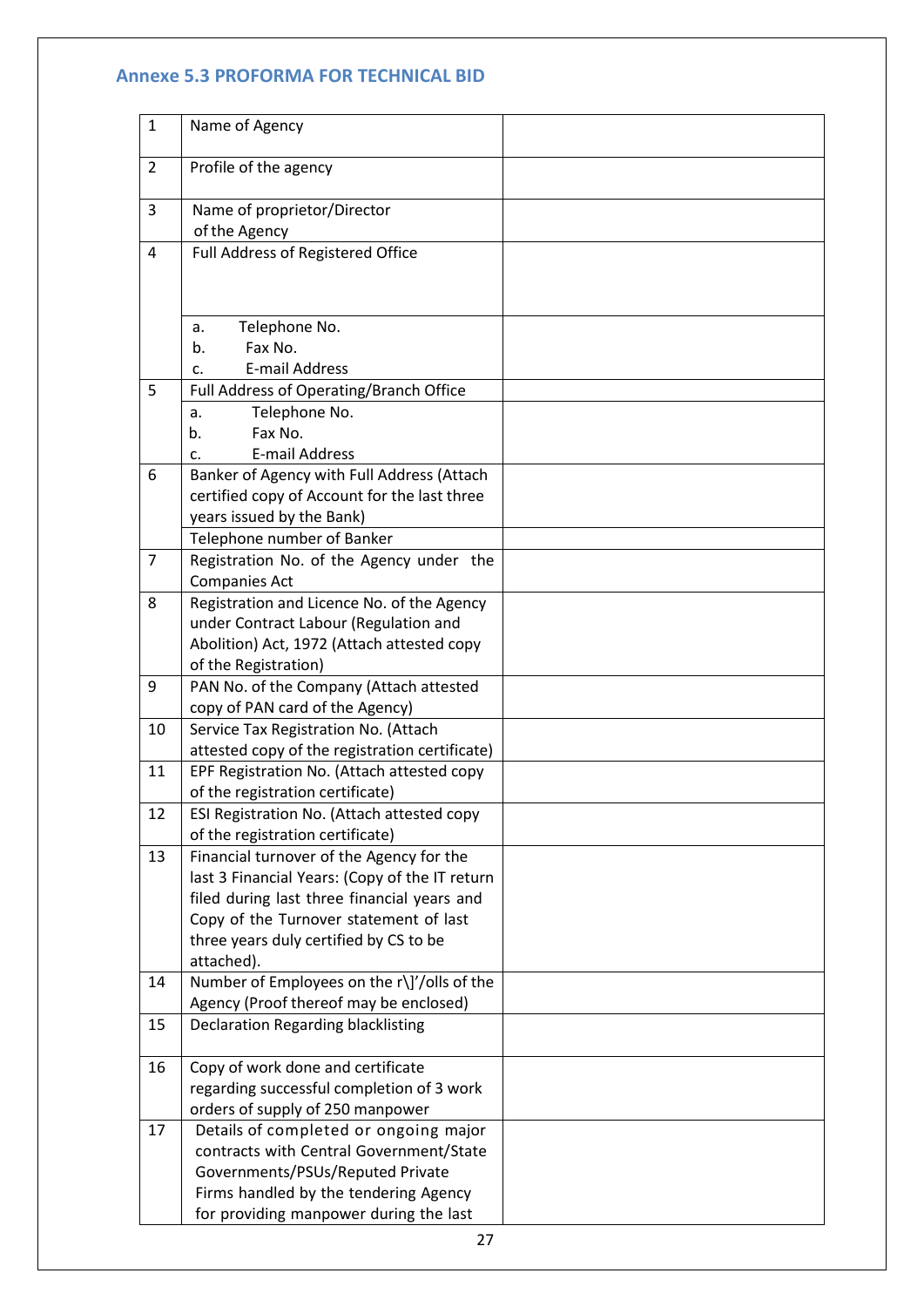| three years in the format mentioned in    |  |
|-------------------------------------------|--|
| Table 1 (attested copies of the last five |  |
| years work award may be enclosed):        |  |
|                                           |  |

#### **Table 1**

| SI.<br>No. | Details of client<br>along-with             | Amount of<br>Contract | Duration<br>Contract | of | Nature of Contract                     |                               |
|------------|---------------------------------------------|-----------------------|----------------------|----|----------------------------------------|-------------------------------|
|            | address,<br>telephone<br>and<br>FAX numbers | (Rs. in<br>Lacs)      | From                 | To | Type<br>οf<br>power<br>man<br>provided | No. of<br>persons<br>deployed |
| 1.         |                                             |                       |                      |    |                                        |                               |
| 2.         |                                             |                       |                      |    |                                        |                               |
| 3.         |                                             |                       |                      |    |                                        |                               |
| 4          |                                             |                       |                      |    |                                        |                               |
| 5          |                                             |                       |                      |    |                                        |                               |

Signature of authorized person

Date: Name: Name: Name: Name: Name: Name: Name: Name: Name: Name: Name: Name: Name: Name: Name: Name: Name: Name: Name: Name: Name: Name:  $N$ 

Place: Seal: Seal: Seal: Seal: Seal: Seal: Seal: Seal: Seal: Seal: Seal: Seal: Seal: Seal: Seal: Seal: Seal: Seal: Seal: Seal: Seal: Seal: Seal: Seal: Seal: Seal: Seal: Seal: Seal: Seal: Seal: Seal: Seal: Seal: Seal: Seal: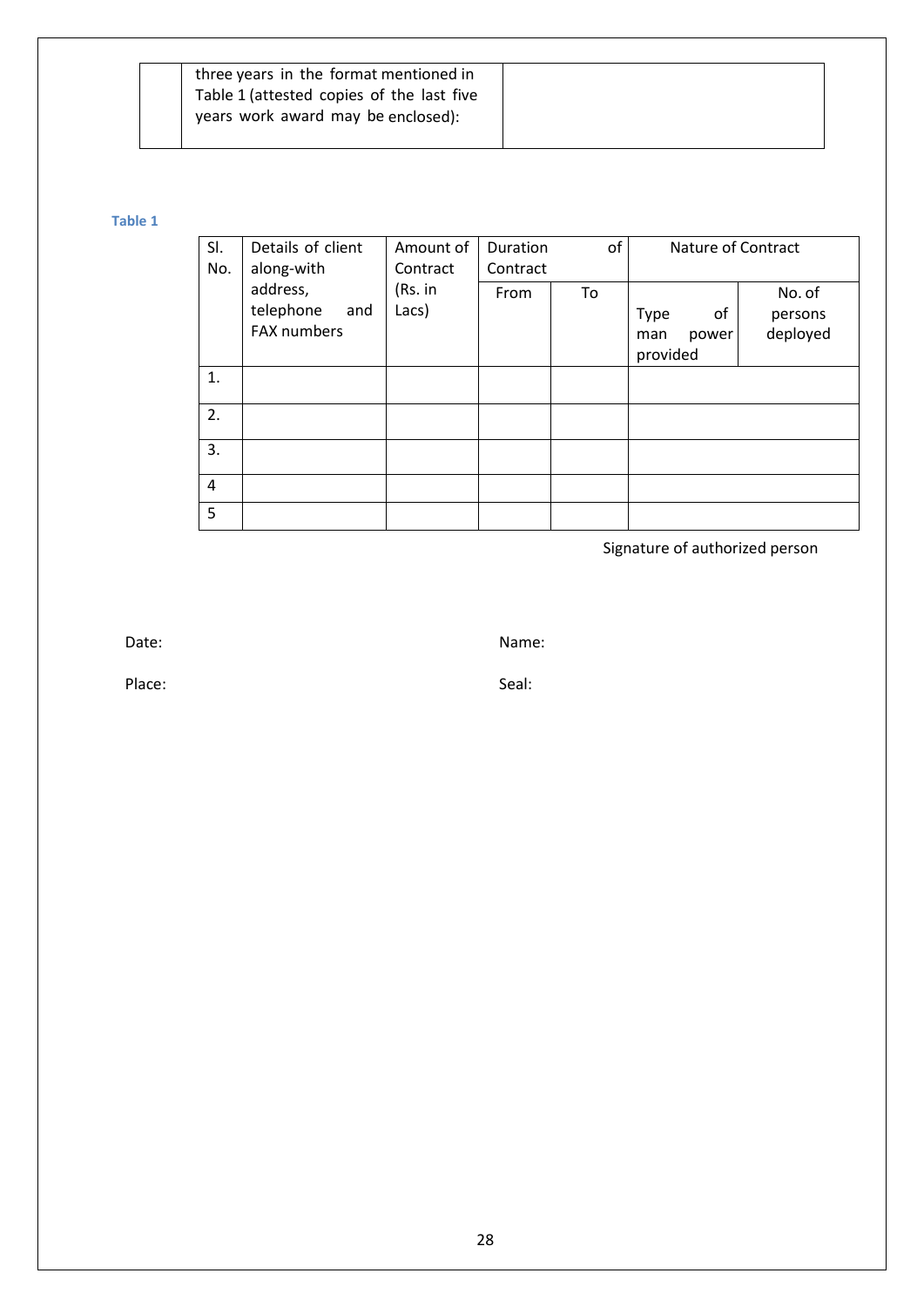#### <span id="page-28-0"></span>**Annexe 5.4 PROFORMA FOR FINANCIAL BID**

UIDAI has worked out and fixed the rate for personnel to be deployed against the various positions which the Agency is required to pay on a monthly basis to each of the personnel deployed in UIDAI during the contract period. The Agency is required to submit a price bid format attached in BoQ\_Manpower.xls only.

The agency is required to quote only outsourcing management rate which represents administrative/management charges/ overheads/ other costs. The amount should include all applicable taxes that are required to be paid by the agency.

The outsourcing management rate is the additional amount over and above the monthly salary to the personnel as separately described in **Technical Requirement clause of Section IV of this document**

\*\* The amount should be a fixed flat rate per personnel per month irrespective of the position in which the personnel shall be deployed.

Authorized Signatory \_\_\_\_\_\_\_\_\_\_\_\_\_\_

Name

Designation

Signature of authorized person

Date: Full Name:

Place: Seal: Seal: Seal: Seal: Seal: Seal: Seal: Seal: Seal: Seal: Seal: Seal: Seal: Seal: Seal: Seal: Seal: Seal: Seal: Seal: Seal: Seal: Seal: Seal: Seal: Seal: Seal: Seal: Seal: Seal: Seal: Seal: Seal: Seal: Seal: Seal: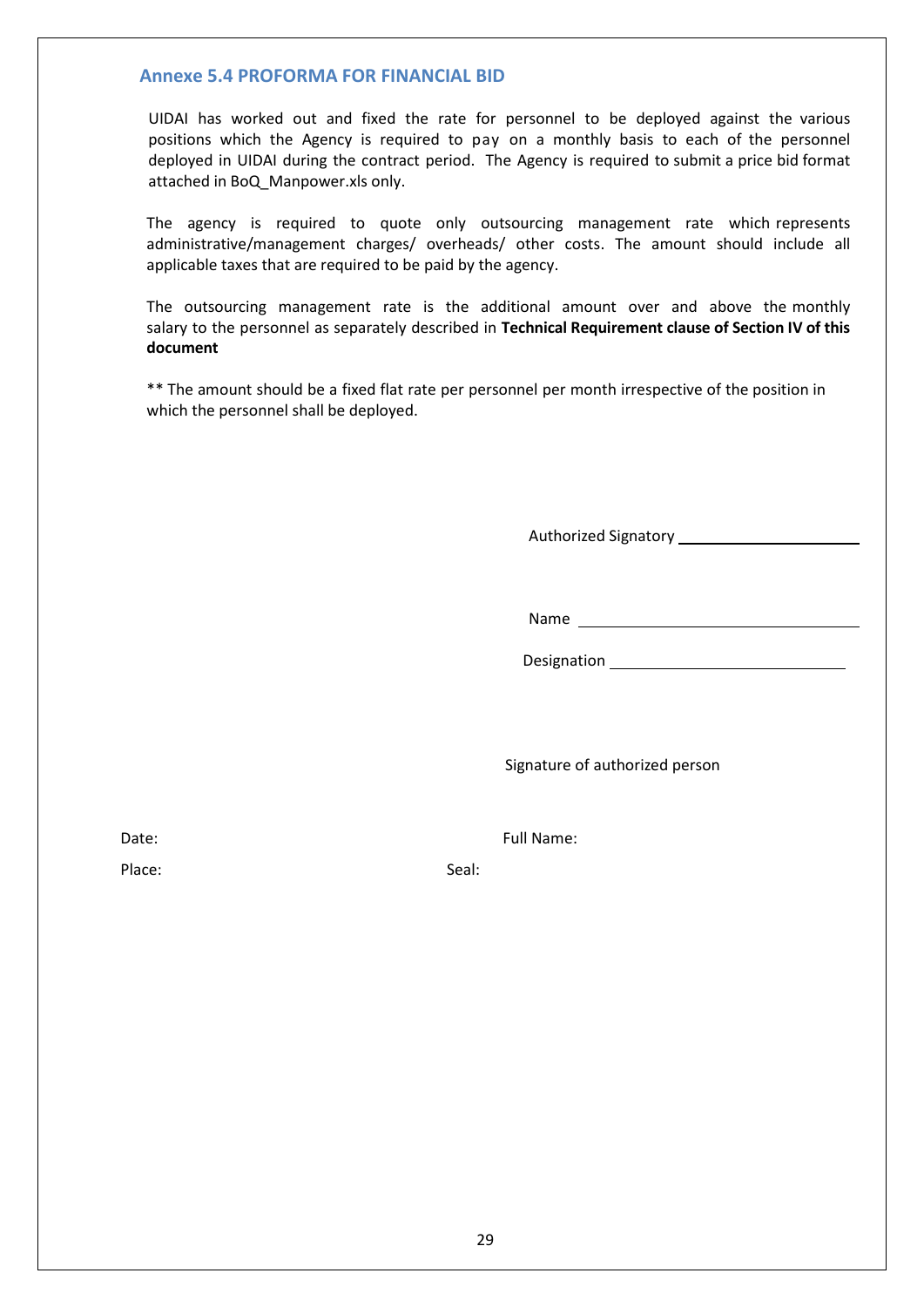# <span id="page-29-0"></span>**Annexe 5.5 Illustration for calculation of Variable Pay**

#### <span id="page-29-1"></span>**Illustration-I**

| Month of execution of Tender   |  | June 2017 (Say) |                              |  |
|--------------------------------|--|-----------------|------------------------------|--|
| Basic Index of June 2017       |  | $250$ (Say)     |                              |  |
| Average Index of July-Dec 2017 |  | 275.5 (Say)     |                              |  |
| Increase in %                  |  | 275.5-250       | $= 10.2%$                    |  |
|                                |  | 250             |                              |  |
|                                |  |                 | $= 10\%$ (ignoring fraction) |  |

Therefore Admissible variable pay from Jan-18 onwards = 10% on Basic Pay

#### <span id="page-29-2"></span>**Illustration-II**

#### <span id="page-29-3"></span>**Illustration for subsequent increase**

| Average increase of Jan-18 - June $-18$                                 | $=$ .    | 290 (Say)                       |
|-------------------------------------------------------------------------|----------|---------------------------------|
| Increase in %                                                           |          | 290-250<br>$= 16\%$             |
|                                                                         |          | 250                             |
|                                                                         |          | $= 16\%$ (ignoring fraction)    |
|                                                                         |          |                                 |
| Variable pay already released                                           | $\equiv$ | 10% (as per illustration-I say) |
| Therefore Admissible component of variable pay from Jan-18 onwards = 6% |          |                                 |

Total Variable Pay = 16% (from July-18 onwards)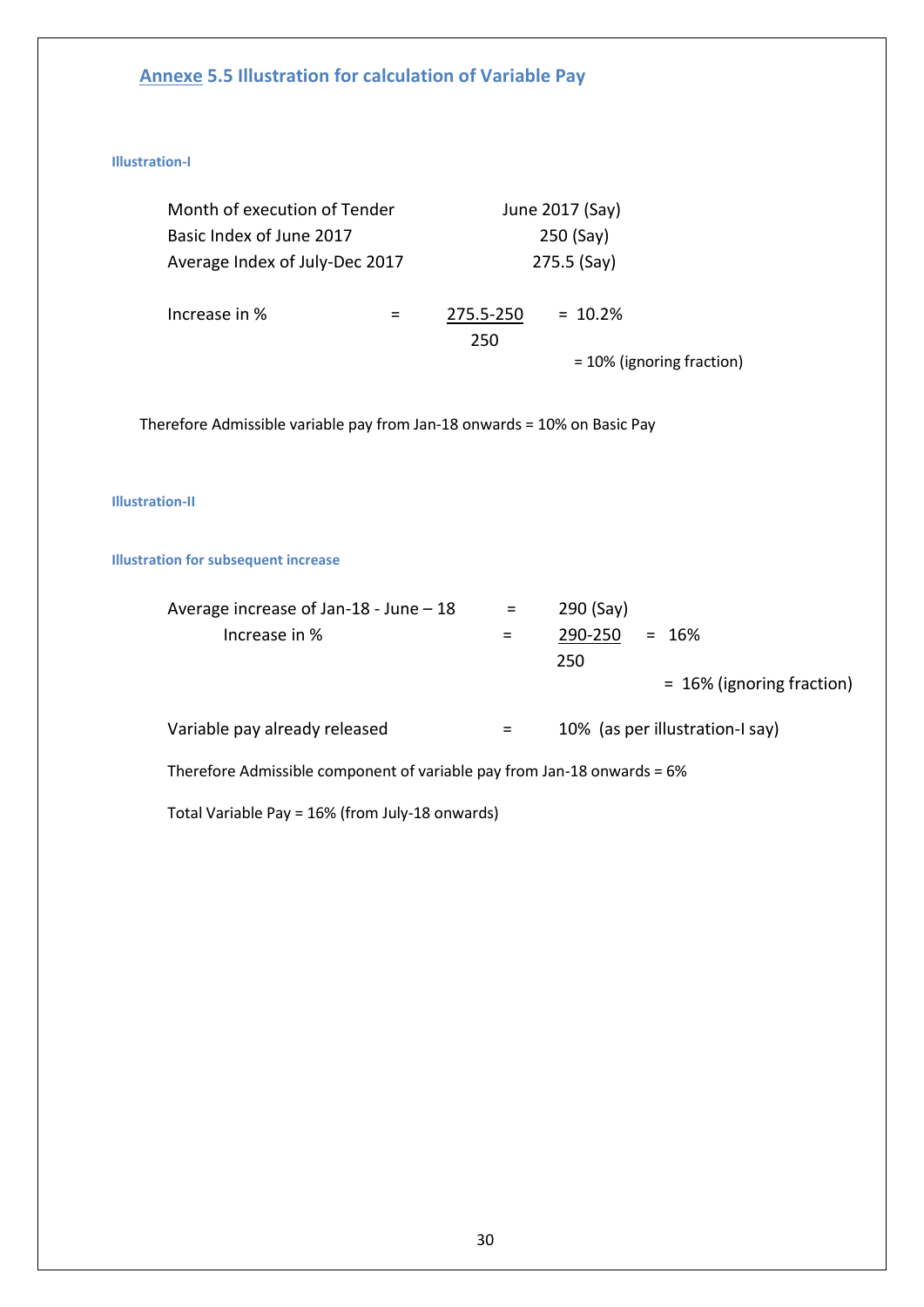#### **Appendix 'A'**

<span id="page-30-0"></span>**PERFORMANCE BANK GUARANTEE (To be stamped in accordance with Stamp Act) The non-judicial stamp paper should be in the name of issuing Bank Ref……………….. Bank Guarantee No…………………......**

**Date………………………………………...**

**To Unique Identification Authority of India Ministry of Electronics & Information Technology 3 rd Floor, Tower II, Jeevan Bharti Building, Connaught Circus, New Delhi-110001**

Dear Sirs,

- 1. In consideration of the Unique Identification Authority of India, Ministry of Electronics & Information Technology, on behalf of The Chief Executive Officer, UIDAI(hereinafter referred to as the 'Owner' which expression shall unless repugnant to the context or meaning thereof include its successors, administrators and assigns) having awarded to M/s…………………………………….. with its Registered/Head office at ……………………… (hereinafter referred to as the "Contractor" which expression shall unless repugnant to the context or meaning thereof, include its successors, administrators, executors and assigns), a Contract by issue of Notification of award No…………….. dated ……….. and the same having been acknowledged by the Contractor, resulting in a Contract, bearing No………….. dated…………valued at………for **"Providing Manpower Services in UIDAI"** and the Contractor having agreed to provide a Contract Performance Guarantee for the faithful performance of the entire Contract not exceeding Rs. ……………….. (in words & figures).
- 2. We…………………………………………………………………………………………………(Name & Address of Bank Branch) having its Head office at ………………………………………………. (hereinafter referred to as the 'Bank', which expression shall, unless repugnant to the context or meaning thereof, include its successors, administrators, executors and assigns) do hereby guarantee and undertake to pay the amounts due and payable under this guarantee without any demur, reservation, context, recourse or protest and/or without any reference to the Contractor merely on a demand from the Owner stating that the amount claimed is due by way of loss or damage caused to or would be caused to or suffered by the Owner by reason of breach by the said Contractor(s) of any of the terms or conditions contained in the said Agreement or by reason of the Contractor(s)' failure to perform the said Agreement. Any such demand made on the Bank shall be conclusive and binding not withstanding any difference between the Owner and the Contractor or any dispute pending before any Court, Tribunal, Arbitrator or any other authority. We agree that the guarantee herein contained shall be irrevocable and shall continue to be enforceable till the Owner discharges this guarantee.
- 3. The Owner shall have the fullest liberty without affecting in any way the liability of the Bank under this guarantee, from time to time to extent the time for performance of the Contract by the Contractor. The Owner shall have the fullest liberty, without affecting this guarantee, to postpone from time to time the exercise of any powers vested in them or of any right which they might have against the Contractor, and to exercise the same at any time in any manner, and either to enforce or to forbear to enforce any covenants, contained or implied, in the Contract between the Owner and the Contractor or any other course or remedy or security available to the Owner. The Bank shall not be released of its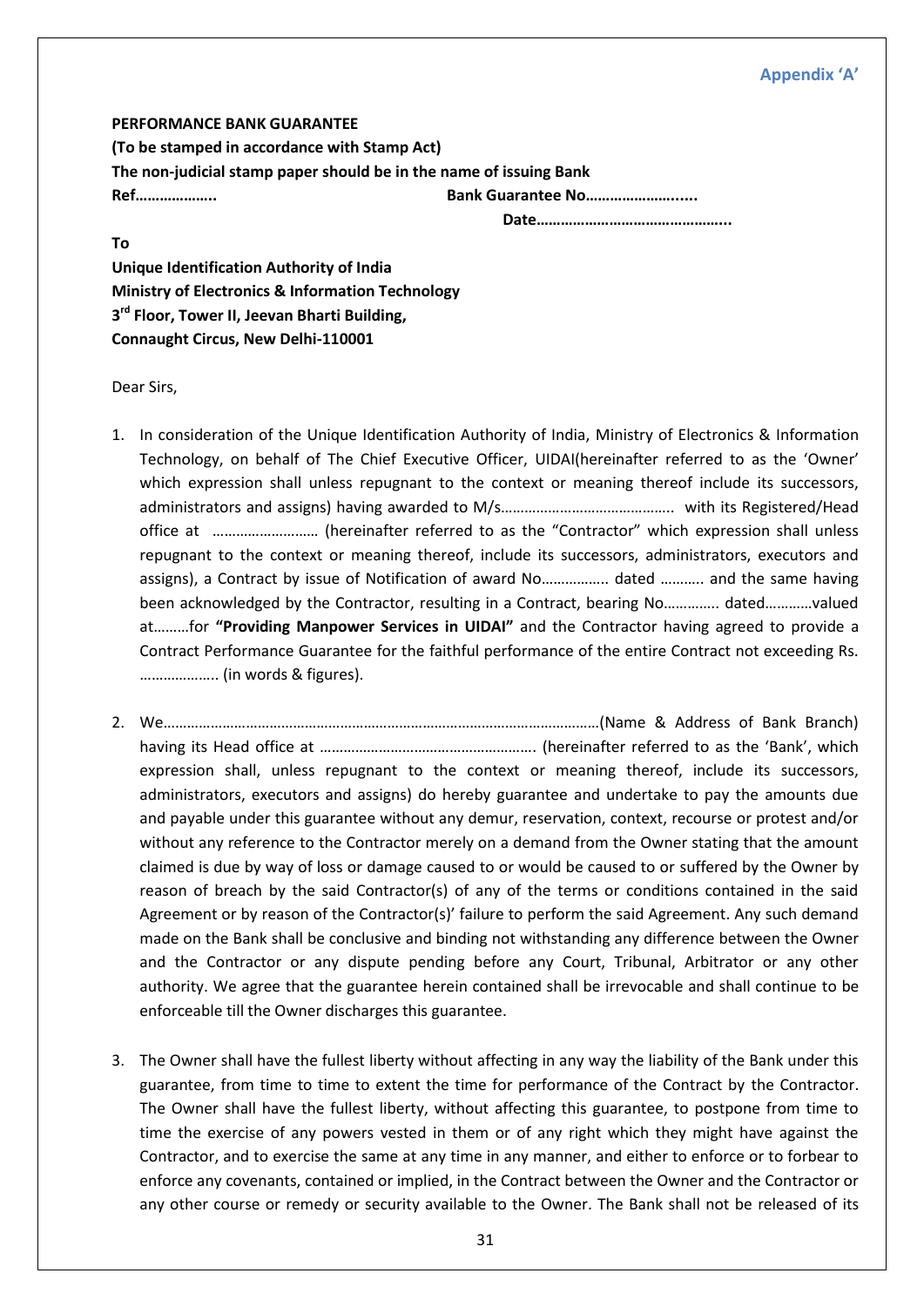obligations under these presents by any exercise by the Owner of its liberty with reference to the matters aforesaid or any of them or by reason of any other act of omission or commission on the part of the Owner or any other indulgences shown by the Owner or by any other matter or thing whatsoever which under law would, but for this provision have the effect of relieving the Bank.

- 4. The Bank also agrees that the Owner at its option shall be entitled to enforce this Guarantee against the Bank as a principal debtor, in the first instance without proceeding against the Contractor and not withstanding any security or other guarantee the Owner may have in relation to the Contractor's liabilities.
- 5. This guarantee will not be discharged due to the change in the constitution of the Bank or the Contractor(s)/Service Provider(s).
- 6. Notwithstanding anything contained hereinabove:
	- (1) Our liability under this guarantee is restricted to Rs. …….…………. (in words & figures) being the 6% of the value of the contract/notification of award.
	- (2) This Bank Guarantee will be valid upto ………………….; and
	- (3) We are liable to pay the guarantee amount or any part thereof under this Bank Guarantee only upon service of a written claim or demand by you on or before …………..

In witness whereof the Bank, through its authorised officer, has set its hand and stamp on this…………….day of…………..20……….at…………

#### **WITNESS**

(Signature) (Signature)

……………………………………….. ………………....………………………… (Name) (Name)

………………………………………… ……………….…………………………… (Official Address) (Designation with Bank Stamp)

………………….……………………. ………………..………………….………….

Attorney as per Power of Attorney

No………………………………..

Dated………………………………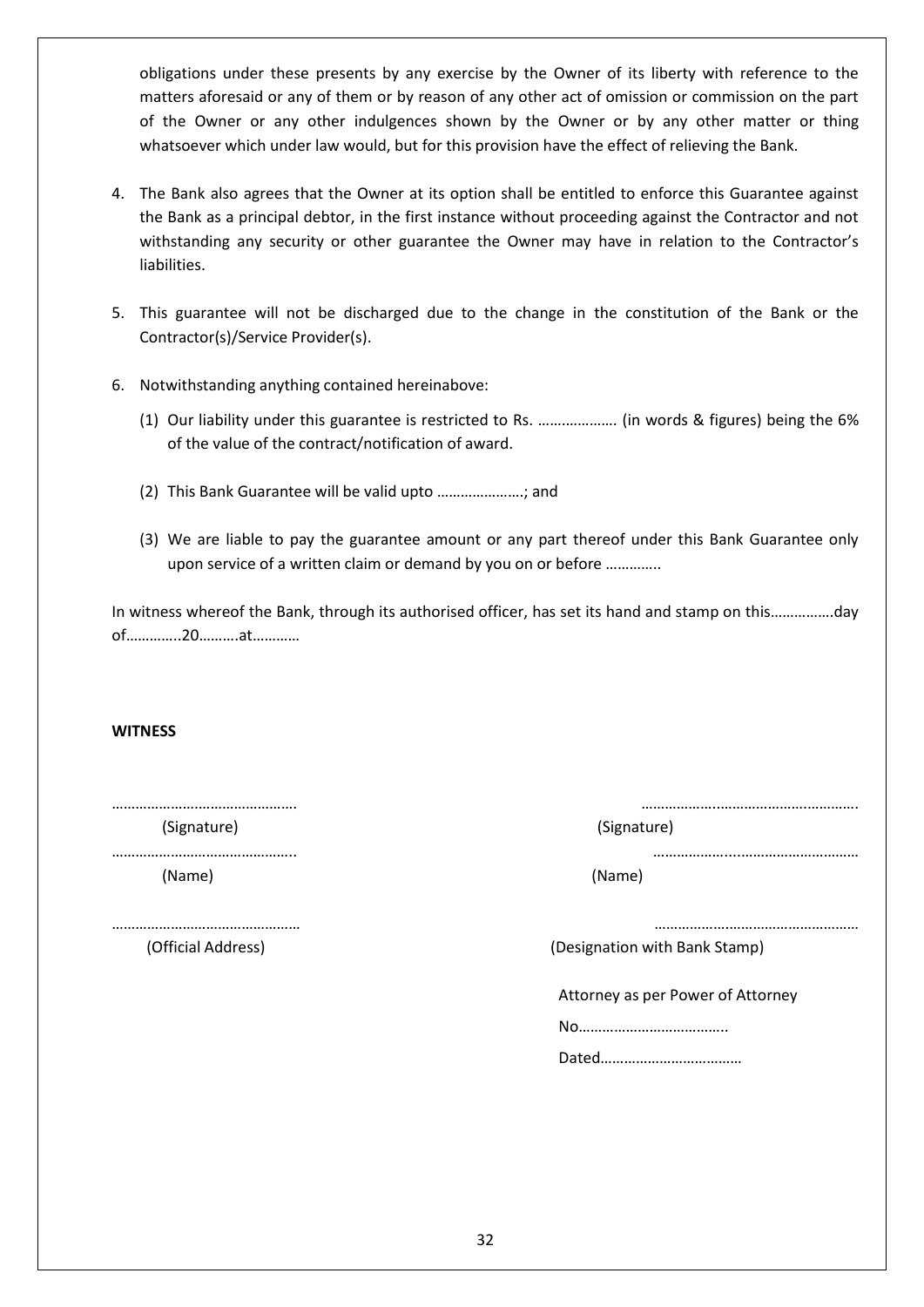#### **DECLARATION**

- **1.** I, Son/Daughter/Wife of Shri Proprietor/Director/authorized signatory of the A g e n c y mentioned above, is competent to sign this declaration and execute this tender document;
- **2.** I have carefully read and understood all the terms and conditions of the tender and undertake to abide by them;
- **3.** The information/documents furnished along with the above application are true and authentic to the best of my knowledge and belief. I / we, am / are well aware of the fact that furnishing of any false information / fabricated document would lead to rejection of my tender at any stage besides liabilities towards prosecution under appropriate law.

Signature of Authorized person

Seal: Place:

Date: Full Name: